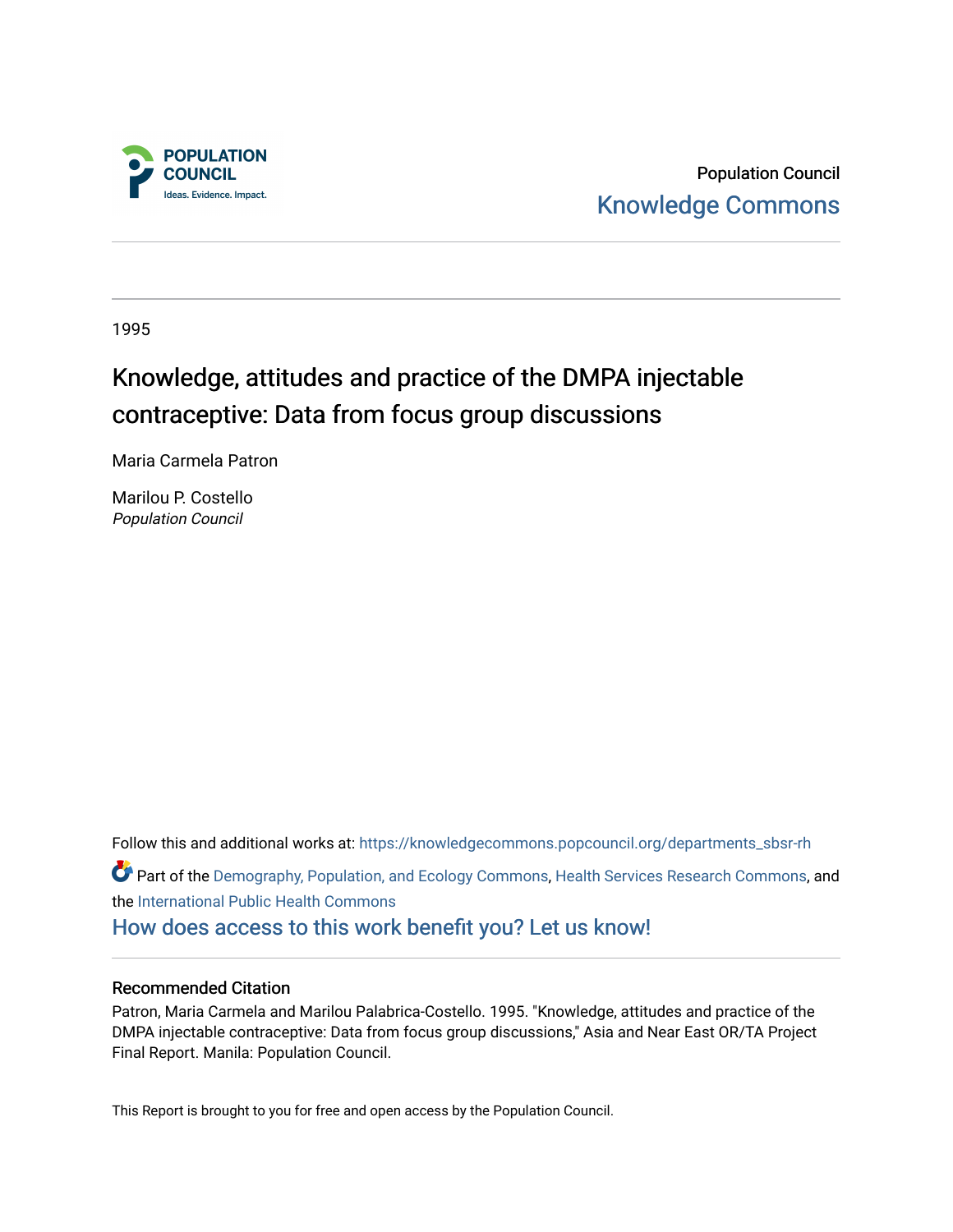## **KNOWLEDGE, ATTITUDES AND PRACTICE OF THE DMPA INJECTABLE CONTRACEPTIVE: Data from Focus Group Discussions**

#### **PHILIPPINES**

 **Maria Carmela Patron Marilou Palabrica-Costello**

**Final Report**

**USAID Contract No. DPE-3030-Q-00-0023-00 Strategies for Improving Family Planning Service Delivery**

## **FAMILY PLANNING OPERATIONS RESEARCH AND TRAINING PROGRAM (FPORTP)**

**The Population Council, Manila in collaboration with the Department of Health**

## **ASIA & NEAR EAST OPERATIONS RESEARCH AND TECHNICAL ASSISTANCE PROJECT**

**August 1995**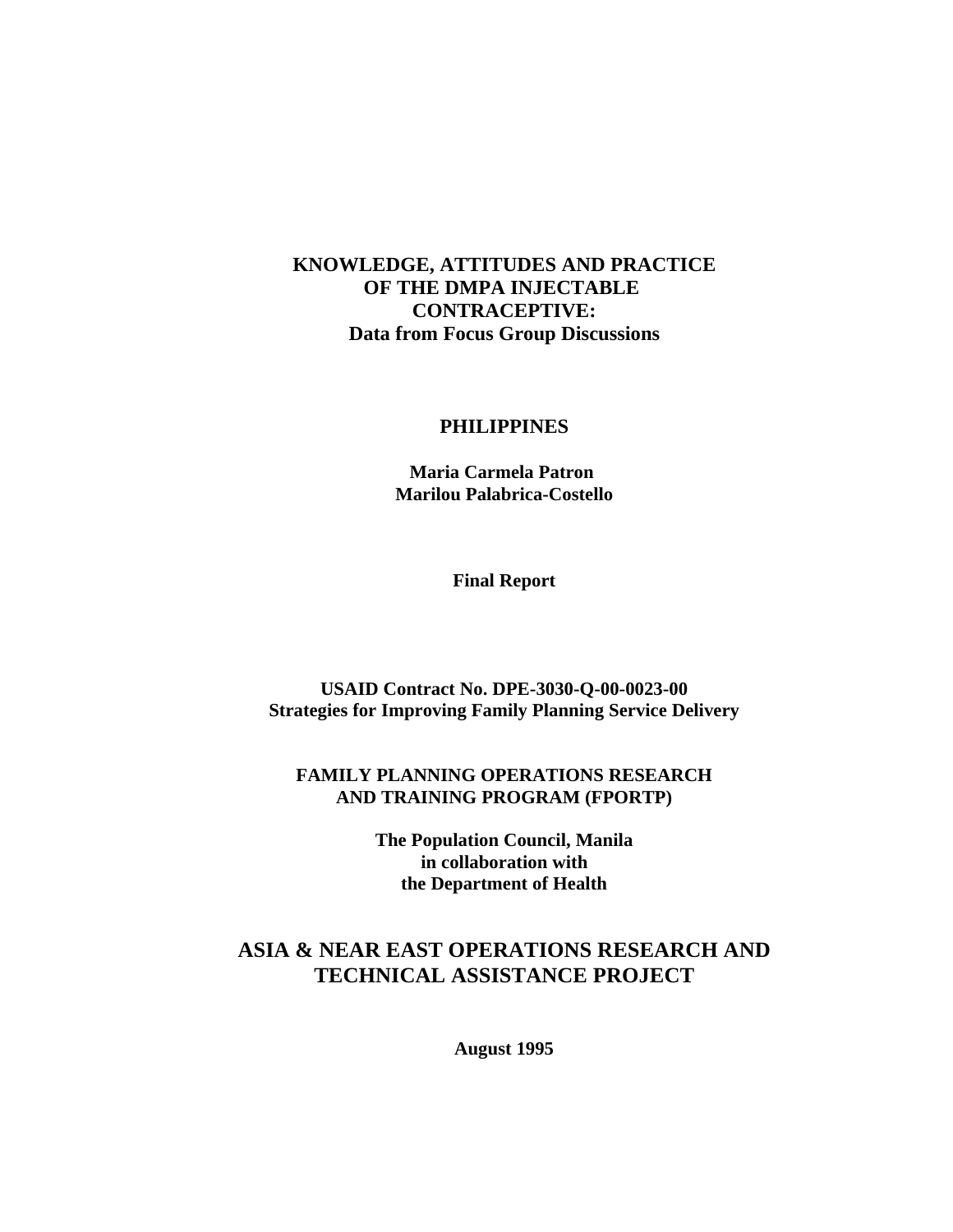## **ACKNOWLEDGEMENT**

This study was made possible with support from the Population Council's Asia and Near East Operations Research and Technical Assistance (ANE OR/TA) Project. The ANE OR/TA Project is funded by the U.S. Agency for International Development, Office of Population, Health and Nutrition, under Contract No. DPE-3030-Q-00-0023-00, Strategies for Improving Family Planning Service Delivery.

The authors wish to acknowledge the following individuals and institutions for their contribution to this study:

- 1) the Department of Health, Office of Special Concerns under the leadership of Dr. Carmencita Reodica:
- 2) the Department of Health, Family Planning Service division, under the leadership of Dr. Rebecca Infantado;
- 3) the regional, provincial and city health and population officers and family planning coordinators of Quezon City, Laguna, Cebu, Davao del Sur, Davao City and South Cotabato;
- 4) the research staff of the Research Institute for Mindanao Culture (RIMCU) of Xavier University, under the supervision of Prof. Lita Sealza; the Social Development Research Center (SDRC) of De La Salle University under the supervision of Dr. Trinidad Osteria; and the Social Research Office (SRO) of Ateneo de Davao University under the supervision of Prof. Marlina Lacuesta, who conducted the focus group discussions;
- 5) the staff of the Family Planning Operations Research and Training Program (FPORTP) of the Population Council, Manila; and
- 6) the men and women from Quezon City, Laguna, Cebu, Davao del Sur, Davao City and South Cotabato who so generously gave their time to participate in the discussions.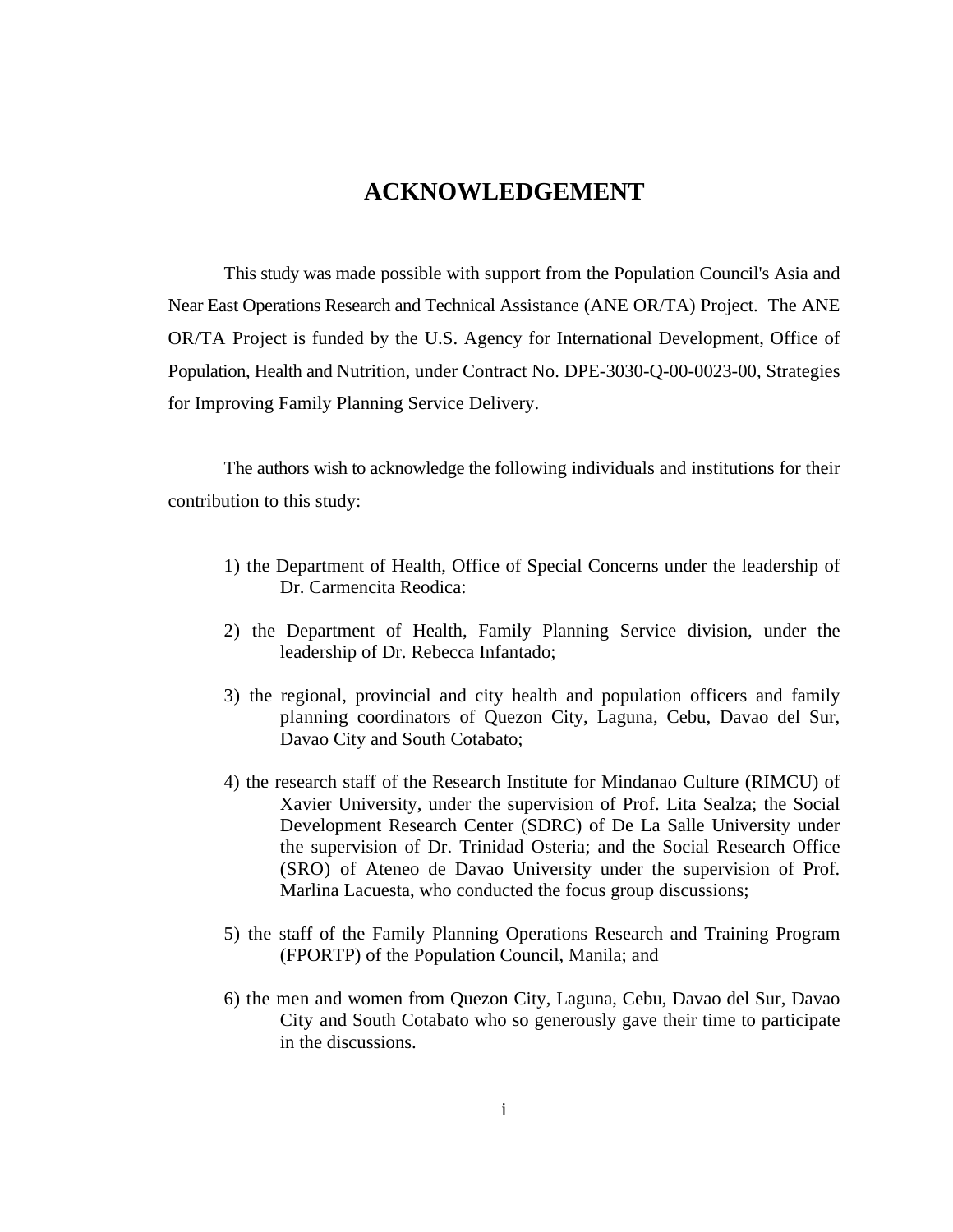# **TABLE OF CONTENTS**

Page

| <b>ACKNOWLEDGEMENT</b>                                       |     | $\mathbf{i}$   |   |
|--------------------------------------------------------------|-----|----------------|---|
| <b>LIST OF FIGURES AND TABLES</b>                            | iii |                |   |
| <b>INTRODUCTION</b>                                          |     | $\mathbf{1}$   |   |
| The DMPA Reintroduction Program: Background Information      |     | $\mathbf{1}$   |   |
| OBJECTIVES AND METHODOLOGY                                   |     | $\overline{2}$ |   |
| PROFILE OF THE FGD PARTICIPANTS                              | 5   |                |   |
| A. Husbands of DMPA Users or DMPA Drop-outs                  | 5   |                |   |
| B. Users of Other FP Methods                                 |     | 6              |   |
| C. DMPA Drop-outs                                            | 6   |                |   |
| <b>RESULTS OF THE DISCUSSIONS PER FGD GROUP</b>              |     | 8              |   |
| A. Husbands of DMPA Users or DMPA Drop-outs                  | 8   |                |   |
| 1. Knowledge About their Wives' Use of DMPA                  |     |                | 8 |
| 2. What Husbands Know About DMPA                             |     | 11             |   |
| 3. Source of Information on DMPA                             | 12  |                |   |
| 4. Changes Observed in the Wife after Using DMPA             |     | $\mathbf{1}$   | 3 |
| 5. Discussion of DMPA with Peers                             | 14  |                |   |
| B. Users of FP Methods Other than DMPA                       | 15  |                |   |
| 1. Reasons for Choosing Their Current FP Method              | 15  |                |   |
| 2. Reasons for Not Using DMPA                                |     | 15             |   |
| 3. What Women Know About DMPA                                |     | 17             |   |
| 4. Sources of Information on DMPA                            | 18  |                |   |
| 5. Circumstances under which Women will Try DMPA             |     | 19             |   |
| C. DMPA Drop-outs                                            | 20  |                |   |
| 1. Reasons for Choosing DMPA                                 |     | 20             |   |
| 2. Involvement of Husbands in the Decision to Use DMPA 21    |     |                |   |
| 3. Reasons for Stopping DMPA Use                             | 21  |                |   |
| 4. Screening and Counselling Experience at the Health Center |     | 2              | 2 |
| 5. Assessment of the Quality of DMPA Services                |     |                |   |
| at the Health Center                                         |     | 23             |   |
| 6. Suggestions for Improving DMPA Services                   |     | 24             |   |
| 7. Plans to Resume DMPA Use                                  |     | 25             |   |
| PROGRAM IMPLICATIONS                                         |     | 26             |   |
| A. On IEC Activities                                         | 26  |                |   |
| 1. IEC Activities for Husbands                               |     | 26             |   |
| 2. IEC Activities for Non-users of DMPA                      |     | 26             |   |
| B. On Service Delivery                                       |     | 27             |   |
| 1. Counselling                                               |     | 27             |   |
| 2. Side Effects Management                                   | 28  |                |   |
| 3. Client Screening and Assessment                           | 28  |                |   |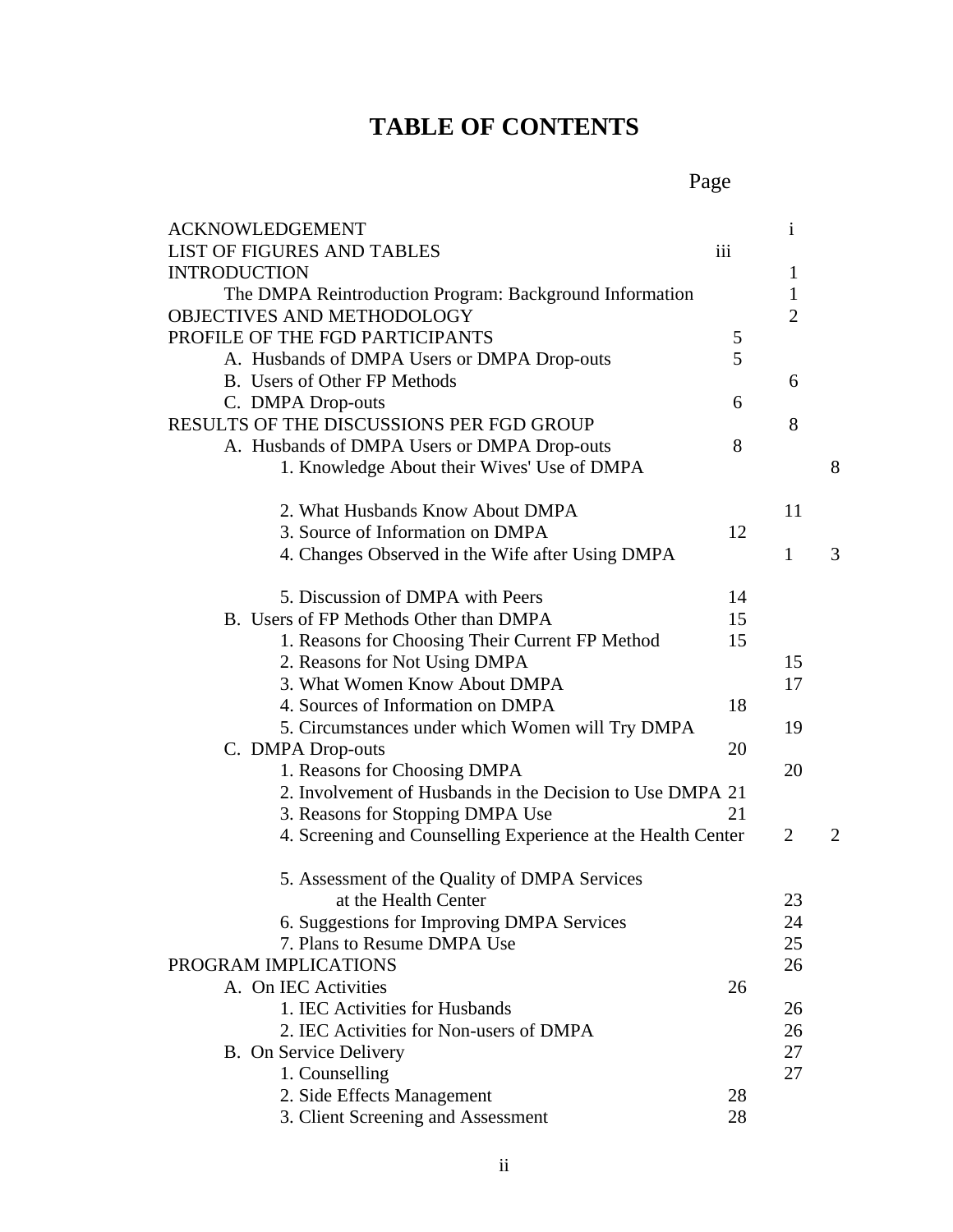REFERENCES APPENDICES Appendix A: FGD Guidelines

## **LIST OF FIGURES AND TABLES**

| Title                                                                                     |                                                               | Page |   |
|-------------------------------------------------------------------------------------------|---------------------------------------------------------------|------|---|
| <i>Figure 1.</i> LGUs Involved in Phase I of the DMPA Reintroduction Program<br>$\Lambda$ | <i>Table 1.</i> Distribution of FGD Groups by Island Grouping |      | 3 |
| <i>Table 2.</i> Profile of FGD Participants                                               |                                                               |      |   |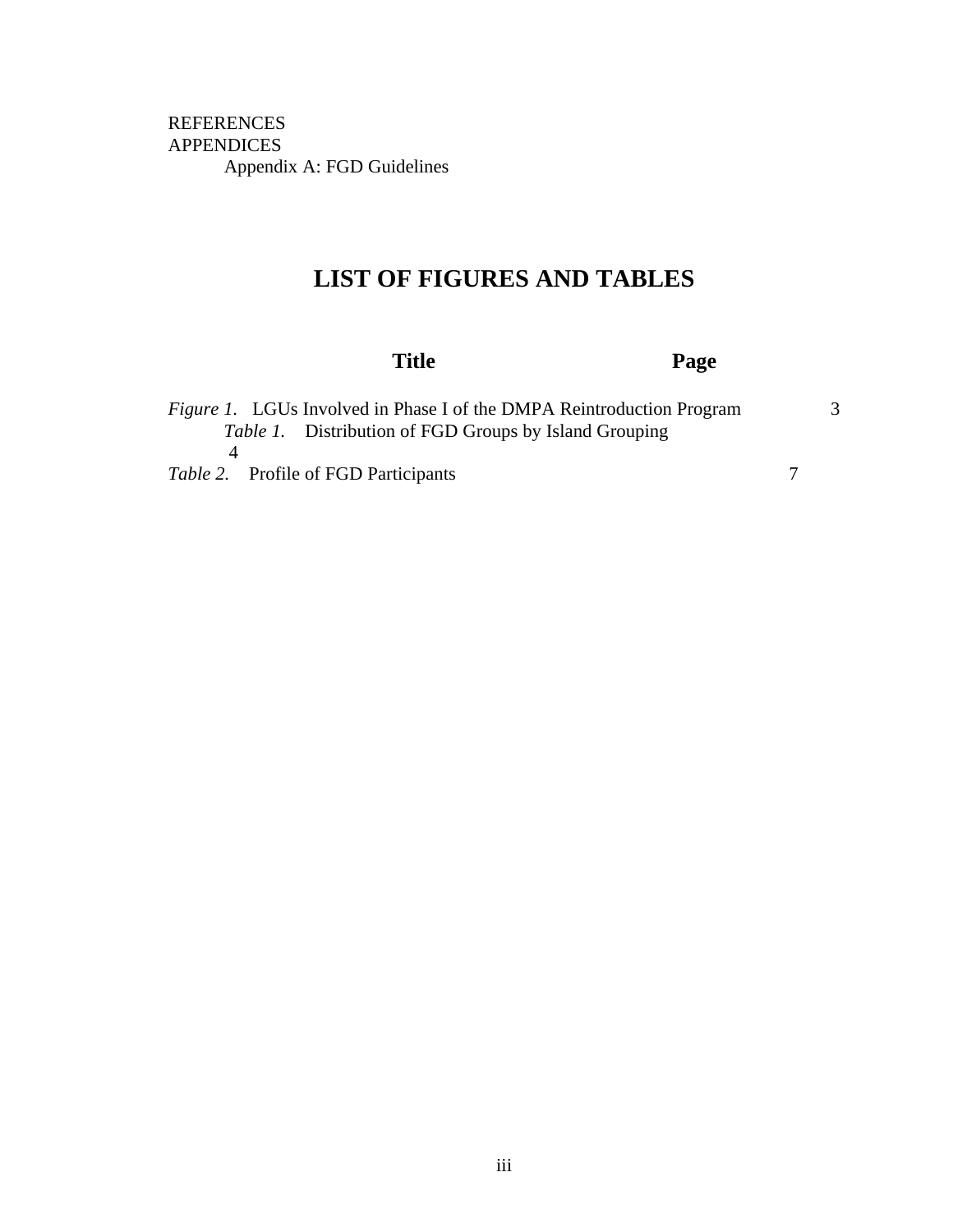## **KNOWLEDGE, ATTITUDES AND PRACTICE OF THE DMPA INJECTABLE CONTRACEPTIVE: DATA FROM FOCUS GROUP DISCUSSIONS**

## **INTRODUCTION**

This report is based on data from twelve focus group discussions (FGDs) conducted throughout the Philippines as part of the DMPA Monitoring and Follow-up Studies sponsored by the Population Council.

The DMPA Monitoring and Follow-up Studies are part of a technical assistance project undertaken by the Population Council in support of the DMPA Reintroduction Program of the Department of Health (DOH). The study aims to provide the program with data on DMPA acceptance and continuation rates as well as a profile of DMPA users and drop-outs to serve as bases for decisions and policies that will ensure quality services for DMPA users.

The study draws information from several sources including: 1) a 15-month monitoring of DMPA acceptors, 2) surveys of DMPA users and drop-outs, 3) focus group discussions with DMPA drop-outs, non-users and husbands of DMPA users, and 4) interviews with DMPA service providers.

This report focuses on the results of the FGDs among DMPA drop-outs, non-users and husbands of DMPA users.

## **The DMPA Reintroduction Program: Background Information**

The DMPA Reintroduction Program was initiated by the DOH in April 1994, following the approval of the use of depot-medroxyprogesterone acetate (DMPA) by the Philippine Bureau of Food and Drugs (BFAD) in November 1993. The program aims to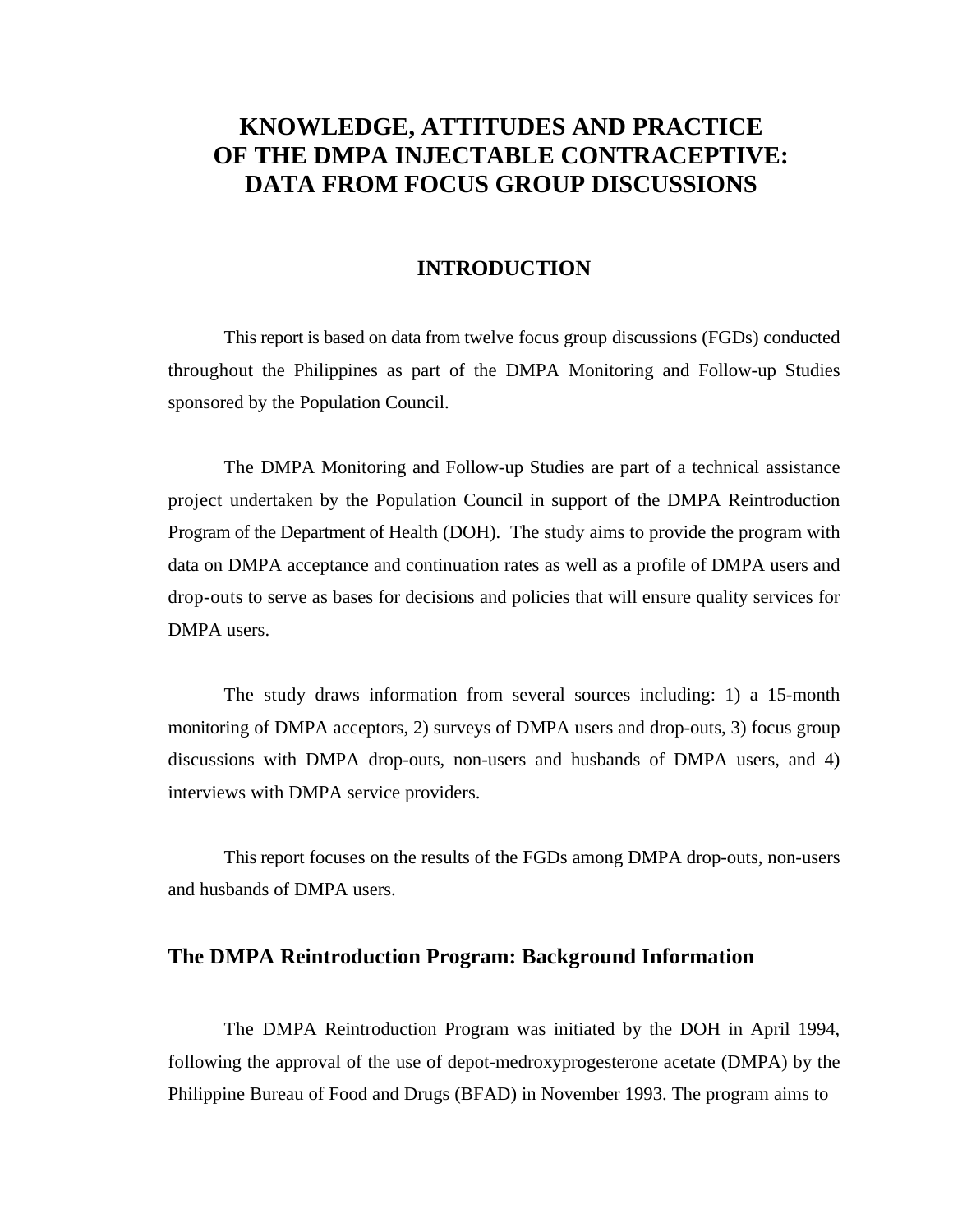reintroduce DMPA into the Philippine Family Planning Program (PFPP) through the training of local-level doctors, nurses and midwives as DMPA providers, and the provision of free DMPA services in selected public health facilities. The program is being implemented in three phases.

Phase I concentrates on ten local government units (LGUs) consisting of four chartered cities (Baguio City, Quezon City, Iloilo City and Davao City) and six provinces (Pangasinan, Laguna, Cebu, Davao del Sur, South Cotabato and Surigao del Sur) spread out in seven administrative regions nationwide (see Figure 1). Phase II calls for the expansion of DMPA services in early 1995 to the rest of the cities and provinces within the seven regions where the ten pilot LGUs are located. By the third phase, it is envisioned that DMPA services will be available in all of the 15 regions of the Philippines (Population Council, 1994:3).

## **OBJECTIVES AND METHODOLOGY**

The FGDs were designed as an exploratory tool for identifying issues related to DMPA use, non-use and discontinuation, as well as on the role of husbands in their wives' use of DMPA. Information from these FGDs was envisioned to enrich the discussion of the results of an on-going survey of DMPA acceptors and drop-outs, as well as to provide additional data from persons not covered by the survey (i.e., those relating to non-users of DMPA and husbands of DMPA users).

Four FGDs were conducted in each of the country's three island groupings, namely Luzon, Visayas and Mindanao. The FGDs in Luzon were facilitated by the staff of the Social Development Research Center (SDRC) of De La Salle University while those in Visayas and Mindanao were facilitated by the staff of the Research Institute for Mindanao Culture (RIMCU), Xavier University. The FGDs were held on separate occasions during the months of February and March, 1995. The facilitators used a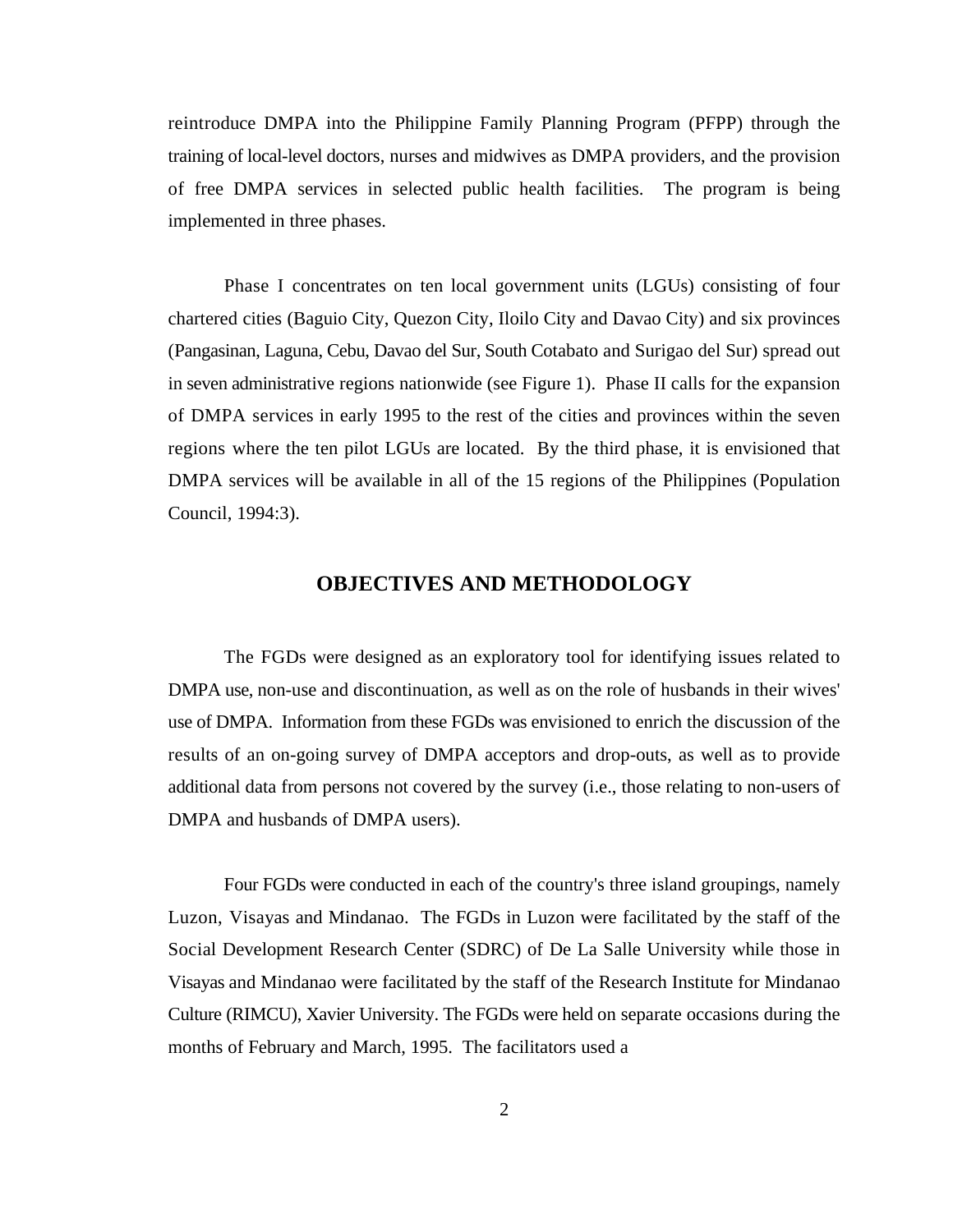**Baguio City**

**Quezon City**

 **La** 

#### **Pangasinan**

 *Cebu* 

**Iloilo City** 

**Surigao del Sur**

**South Cotabato Davao City Davao del Sur**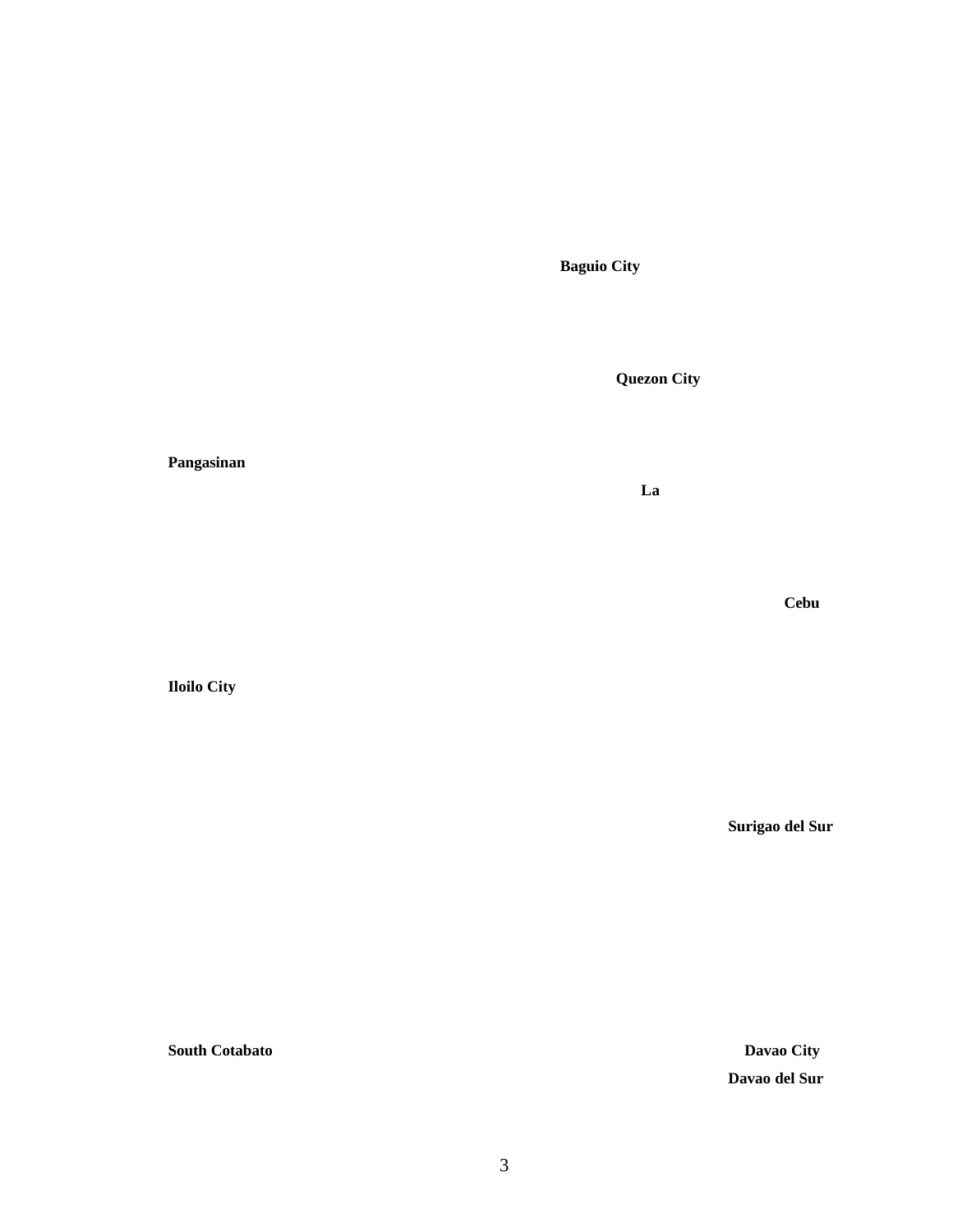## **Figure 1. LGUS Involved in Phase I of the DMPA Reintroduction Program**

standard set of FGD guidelines for each group of participants as had been prepared by the Population Council office, Manila (see Appendix A).

The 12 FGD sessions were conducted among three groups of participants: husbands of women who have ever used DMPA (whether current users or drop-outs), women who were current users of family planning (FP) methods other than DMPA (pill, IUD and calendar rhythm), and former DMPA users who had already stopped using the injectable as an FP method by the time the FGD was conducted. FGDs were held in both urban and rural areas where possible.

The original design of the study called for the conduct of 15 FGDs. However, despite several follow-up activities, the facilitators from both RIMCU and SDRC failed to gather enough participants from the urban areas for three FGD sessions scheduled for the husbands of DMPA users. In general, it proved to be very difficult to convince married men to attend the FGDs, with this difficulty being particularly acute in the urban setting. The final distribution of the FGD groups is shown in Table 1.

|                                                                                      | No. of FGD sessions per Island Group |                |                 |                             |  |  |  |
|--------------------------------------------------------------------------------------|--------------------------------------|----------------|-----------------|-----------------------------|--|--|--|
| <b>FGD Groups</b>                                                                    | Luzon                                | <b>Visayas</b> | <b>Mindanao</b> | <b>Total</b>                |  |  |  |
| 1. Husbands of current DMPA users or DMPA<br>drop-outs                               |                                      |                |                 |                             |  |  |  |
| a. Rural Sample<br>b. Urban Sample                                                   | (-)                                  | $(-)$          | $(-)$           | 3<br>0                      |  |  |  |
| 2. Users of pills, IUD, rhythm/NFP who began<br>using the method b/w April-Sept 1994 |                                      |                |                 |                             |  |  |  |
| a. Rural sample<br>b. Urban sample                                                   |                                      |                |                 | 3<br>3                      |  |  |  |
| 3. DMPA discontinuers/drop-outs                                                      |                                      |                |                 |                             |  |  |  |
| a. Rural sample<br>b. Urban sample                                                   | 1<br>$\mathcal{O}$                   | 0              | 0               | $\mathcal{D}_{\mathcal{A}}$ |  |  |  |
| TOTAL                                                                                |                                      |                |                 | 12                          |  |  |  |

**Table 1. Distribution of FGD Groups by Island Grouping**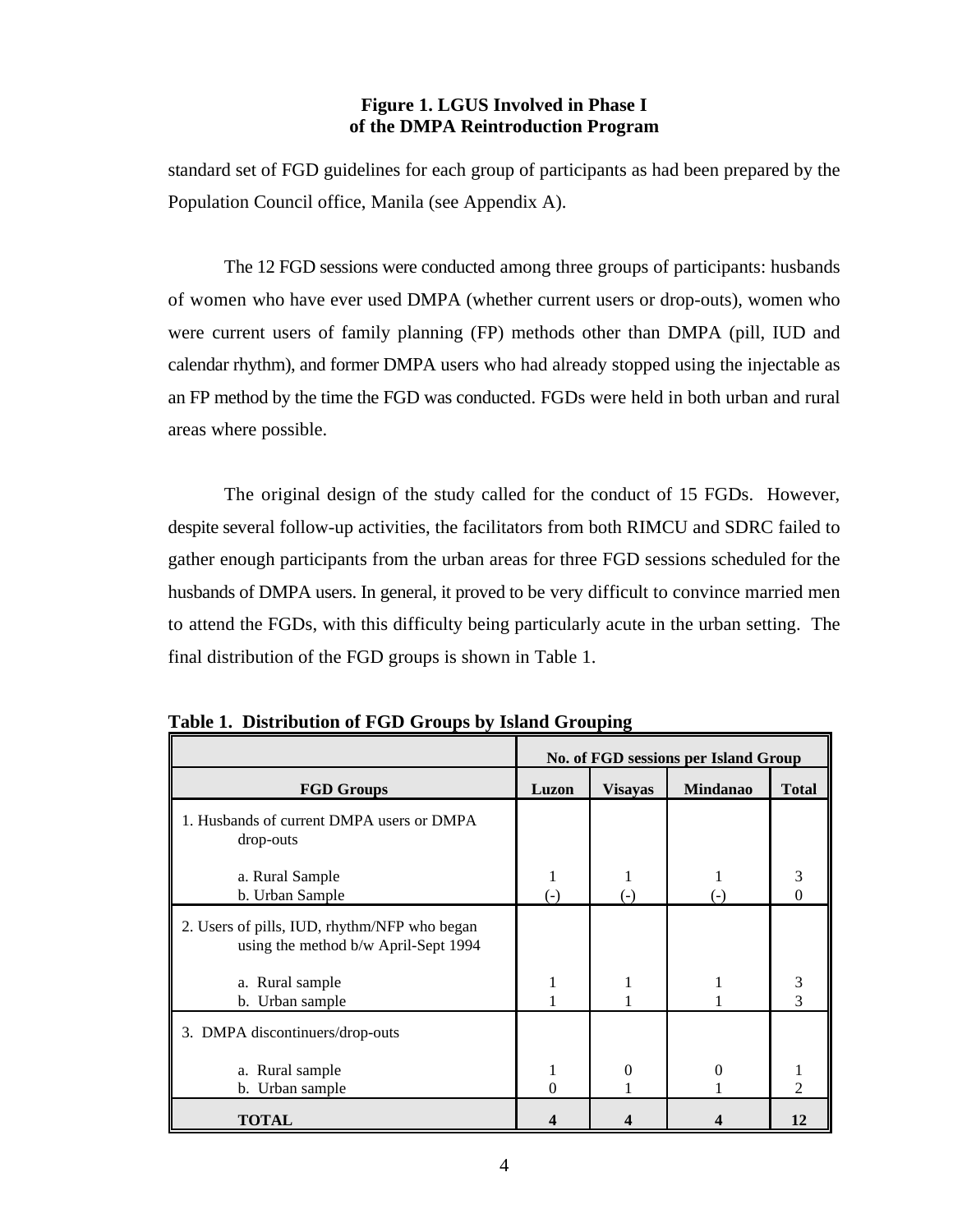The FGDs were conducted in Quezon City, Laguna, Cebu, Davao Sur, Davao City and South Cotabato. Respondents were drawn from family planning client records of sampled health facilities. For the FGDs with the husbands, the facilitators chose from a list of DMPA acceptors at the health centers, and invited the spouses of those who were selected. Each FGD session had from four to eight participants. Except in the case of FGDs for husbands, all the participants were married women. The FGDs were conducted in the local dialect. Transcripts of the discussions were subsequently translated into English for synthesis in this final report.

## **PROFILE OF FGD PARTICIPANTS**

A total of 17 married men and 55 married women participated in the twelve FGDs. The profile of the participants in each FGD group is presented in Table 2 and briefly described below:

#### **A. Husbands of DMPA Users or DMPA Drop-outs**

The three FGDs with husbands of DMPA users or drop-outs were conducted among residents of the rural towns of Pakil (Laguna), Sogod (Cebu) and Padada (Davao Sur). A total of 17 males participated in these FGDs: 4 in Pakil, 6 in Sogod and 7 in Padada. Of the 17 participants, three had wives who were either no longer using any FP method at the time of the FGD or who had already shifted to another method.

The male participants were young. The average age within the three groups ranged from 31-38 years, with an overall average of 34 years.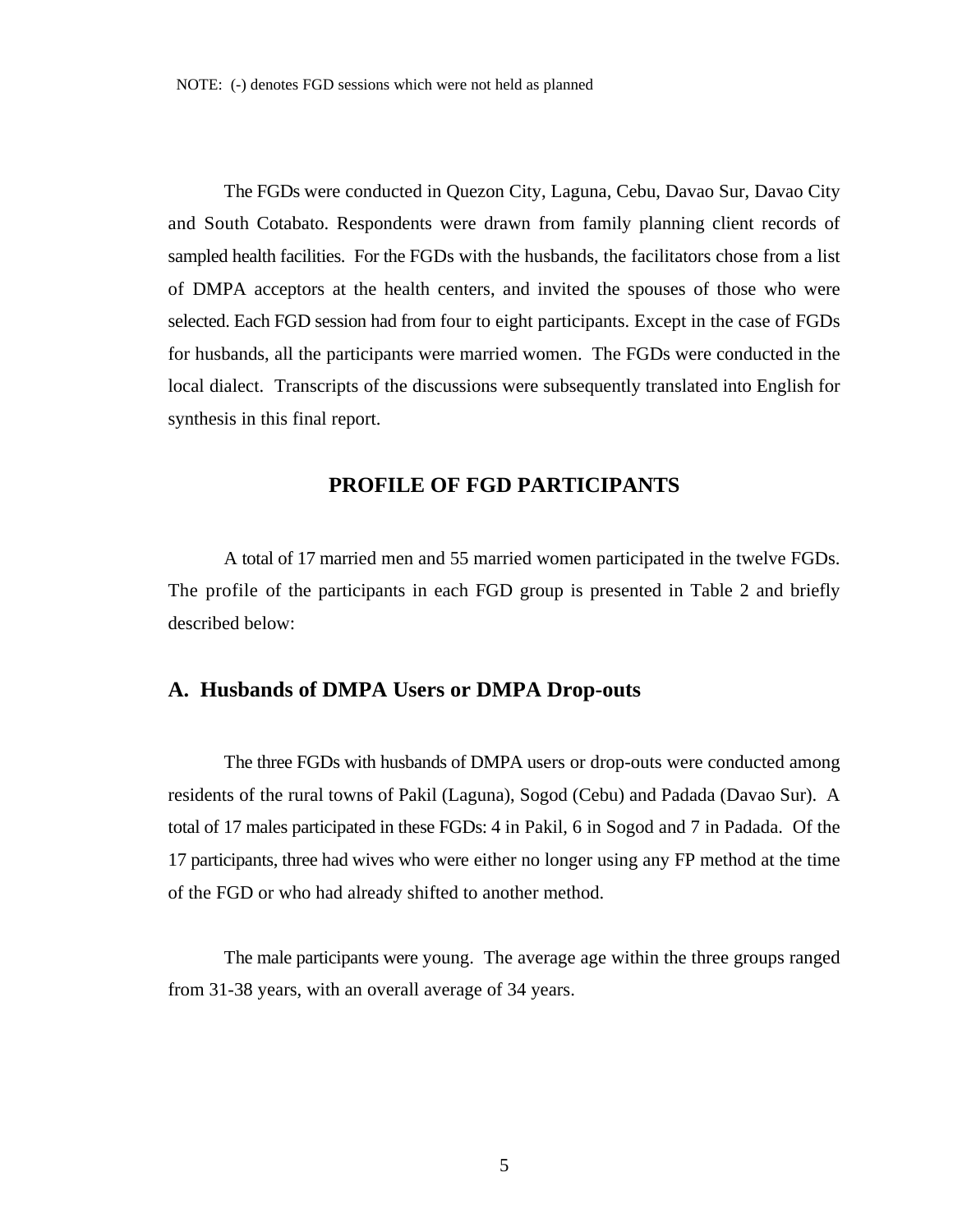#### **B. Users of Other FP Methods**

Six FGDs were conducted among users of other FP methods: three in the urban areas of Payatas (Quezon City), Toledo City (Cebu) and Sta. Cruz (Davao del Sur); and three in the rural towns of Pakil (Laguna), Sogod (Cebu) and Koronadal (South Cotabato). A total of 39 women participated in these discussions. Twenty-four of these comprised the urban sample while fifteen were from a rural setting.

Of the 39 women in this group, 19 were taking oral contraceptives, 13 had IUDs, 6 were practicing calendar rhythm and one had already been ligated. Their average ages ranged from 26-34 years, with an overall average of 30 years.

## **C. DMPA Drop-outs**

The three FGDs among former DMPA users were held in Pakil (Laguna), Carcar (Cebu) and Davao City (Davao Sur). A total of 16 women participated in the FGDs. Of these, six had shifted to pills, one to IUD, one to calendar rhythm, two to condom and one to withdrawal. Five women were no longer using any FP method at the time of the FGD. The women's average ages ranged from 28-32 years. The mean age for the overall sample was 30 years.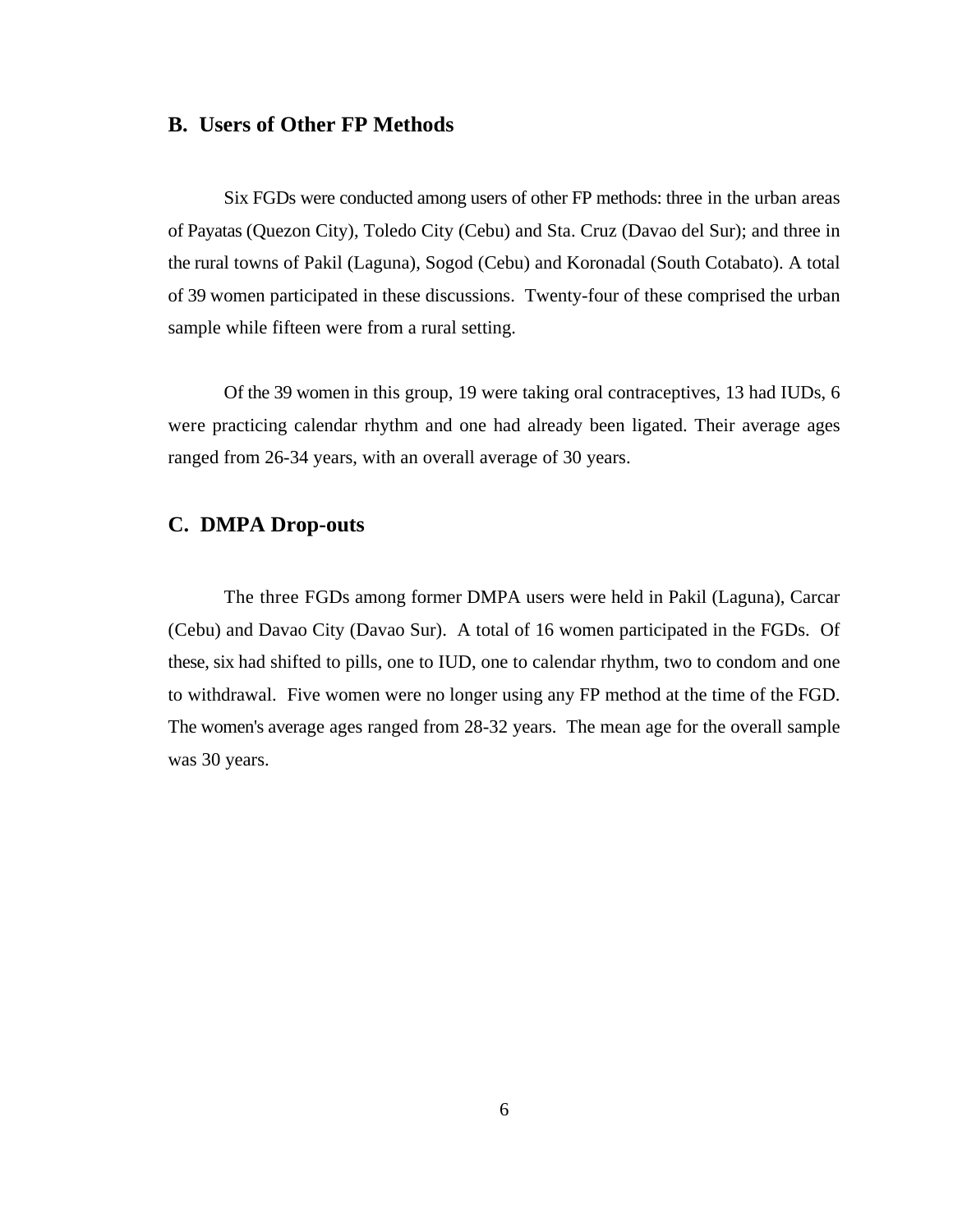## **Table 2. Profile of FGD Participants**

|                                                                 | Type of<br>No. of |                  | <b>Mean Age</b> | No. of Participants whose<br><b>Current FP Method was:</b> |                  |                |                |                  |                |              |              |
|-----------------------------------------------------------------|-------------------|------------------|-----------------|------------------------------------------------------------|------------------|----------------|----------------|------------------|----------------|--------------|--------------|
| <b>FGD Group/Venue</b>                                          | venue             | Participants     | (years)         | <b>None</b>                                                | <b>DMPA</b>      | Pill           | <b>IUD</b>     | <b>NFP</b>       | Condom         | Ligation     | Withdrawal   |
| A. Husbands of<br><b>DMPA</b> users or<br><b>DMPA</b> drop-outs |                   |                  |                 |                                                            |                  |                |                |                  |                |              |              |
| 1. Pakil, Laguna                                                | Rural             | $\overline{4}$   | 31              | $\mathbf{1}$                                               | $\overline{2}$   | $\mathbf{1}$   |                |                  |                |              |              |
| 2. Sogod, Cebu                                                  | Rural             | 6                | 32              | $\mathbf{1}$                                               | 5                |                |                |                  |                |              |              |
| 3. Padada, Davao Sur                                            | Rural             | $\boldsymbol{7}$ | 38              |                                                            | $\boldsymbol{7}$ |                |                |                  |                |              |              |
| Sub-total                                                       |                   | 17               | 34              | $\overline{2}$                                             | 14               | $\mathbf{1}$   | $\bf{0}$       | $\bf{0}$         | $\bf{0}$       | $\bf{0}$     | $\bf{0}$     |
| <b>B.</b> Users of<br><b>Other FP Methods</b>                   |                   |                  |                 |                                                            |                  |                |                |                  |                |              |              |
| 1. Payatas, Quezon City                                         | Urban             | 10               | 29              |                                                            |                  | 6              | $\mathfrak{Z}$ |                  |                | $\mathbf{1}$ |              |
| 2. Toledo City, Cebu                                            | Urban             | $6\,$            | 30              |                                                            |                  | 3              | $\mathfrak{Z}$ |                  |                |              |              |
| 3. Sta. Cruz, Davao<br>${\bf S}$                                | Urban             | $\,8\,$          | 34              |                                                            |                  | $\overline{2}$ | $\overline{2}$ | $\overline{4}$   |                |              |              |
| $\mathbf u$<br>$\mathbf{r}$                                     |                   |                  |                 |                                                            |                  |                |                |                  |                |              |              |
| 4. Pakil, Laguna                                                | Rural             | $\sqrt{5}$       | 30              |                                                            |                  | $\overline{3}$ |                | $\overline{2}$   |                |              |              |
| 5. Sogod, Cebu                                                  | Rural             | 5                | 33              |                                                            |                  | $\overline{2}$ | $\overline{3}$ |                  |                |              |              |
| 6. Koronadal, South<br>Cotabato                                 | Rural             | $\sqrt{5}$       | 26              |                                                            |                  | $\mathfrak{Z}$ | $\overline{2}$ |                  |                |              |              |
| Sub-total                                                       |                   | 39               | 30              | $\bf{0}$                                                   | $\bf{0}$         | 19             | 13             | 6                | $\bf{0}$       | $\mathbf{1}$ | $\bf{0}$     |
| <b>C. DMPA Drop-outs</b>                                        |                   |                  |                 |                                                            |                  |                |                |                  |                |              |              |
| 1. Pakil, Laguna                                                | Rural             | $\overline{4}$   | 30              |                                                            |                  | $\overline{3}$ |                |                  |                |              | $\mathbf{1}$ |
| 2. Carcar, Cebu                                                 | Urban             | 6                | $28\,$          | $\sqrt{2}$                                                 |                  | $\mathbf{1}$   |                | $\mathbf{1}$     | $\sqrt{2}$     |              |              |
| 3. Davao City, Davao Sur                                        | Urban             | 6                | 32              | 3                                                          |                  | $\overline{2}$ | $\mathbf{1}$   |                  |                |              |              |
| Sub-total                                                       |                   | 16               | 30              | 5                                                          | $\bf{0}$         | 6              | $\mathbf{1}$   | $\mathbf{1}$     | $\overline{2}$ | $\bf{0}$     | $\mathbf{1}$ |
| <b>GRAND TOTAL</b>                                              |                   | 72               | 31              | $\overline{7}$                                             | 14               | 26             | 14             | $\boldsymbol{7}$ | $\overline{2}$ | $\mathbf 1$  | $\mathbf{1}$ |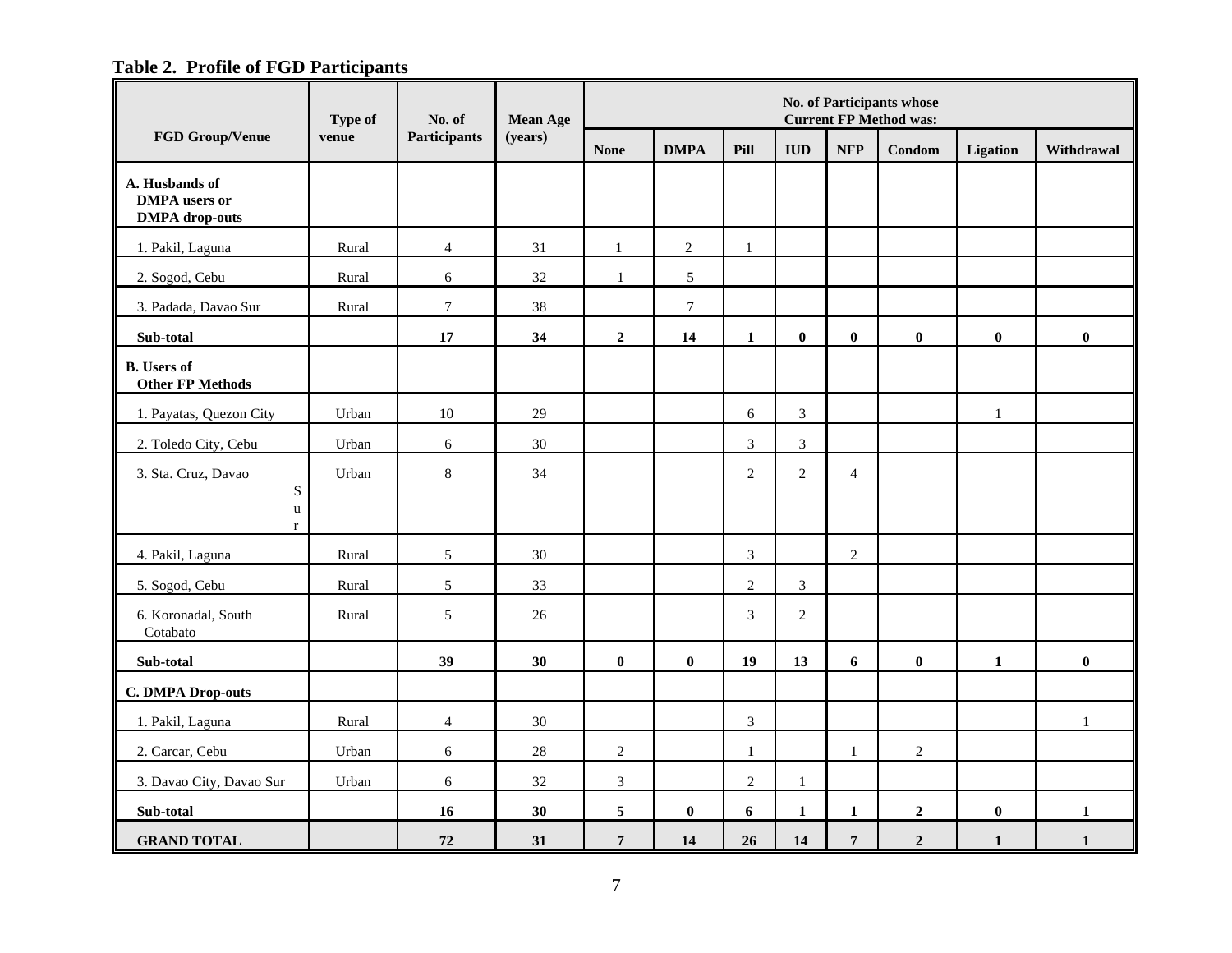## **RESULTS OF THE DISCUSSIONS PER FGD GROUP**

## **A. Husbands of DMPA Users or DMPA Drop-outs**

#### *1. Knowledge about Their Wives' Use of DMPA*

One of the crucial questions being asked by the study dealt with whether or not the husbands knew that their wives had been using DMPA. The husband's knowledge of their wives' use of DMPA was deemed an important factor in the continuation of DMPA use. The general premise in this case was that, if the husbands knew about this, then they would be more supportive and their wives would be more likely to continue using DMPA.

In the FGDs, two aspects of the husbands' knowledge of their wives' use of DMPA were explored: 1) **when** they learned of their wives' use of DMPA--whether this was before or after the wife had herself injected; and 2) their **source** of information--whether the husband learned about it from his wife or from someone else. The FGDs explored whether the information about the wife's use of DMPA was shared with the husband deliberately or if the husband found out merely "by accident". The discussions also sought to find out the circumstances that brought about the husband's awareness (or lack of it) of their wives' use of DMPA.

The results of the discussions reveal that all of the 17 male participants were aware of their wives' use of DMPA. There were, however, variations in the time when they learned about it, as well as in their source of information.

A majority of the husbands knew beforehand that their wife was going to have a DMPA injection. This was true in 12 out of 17 cases. The remaining five participants, however, learned about it only after their wife had already been injected. In fact, one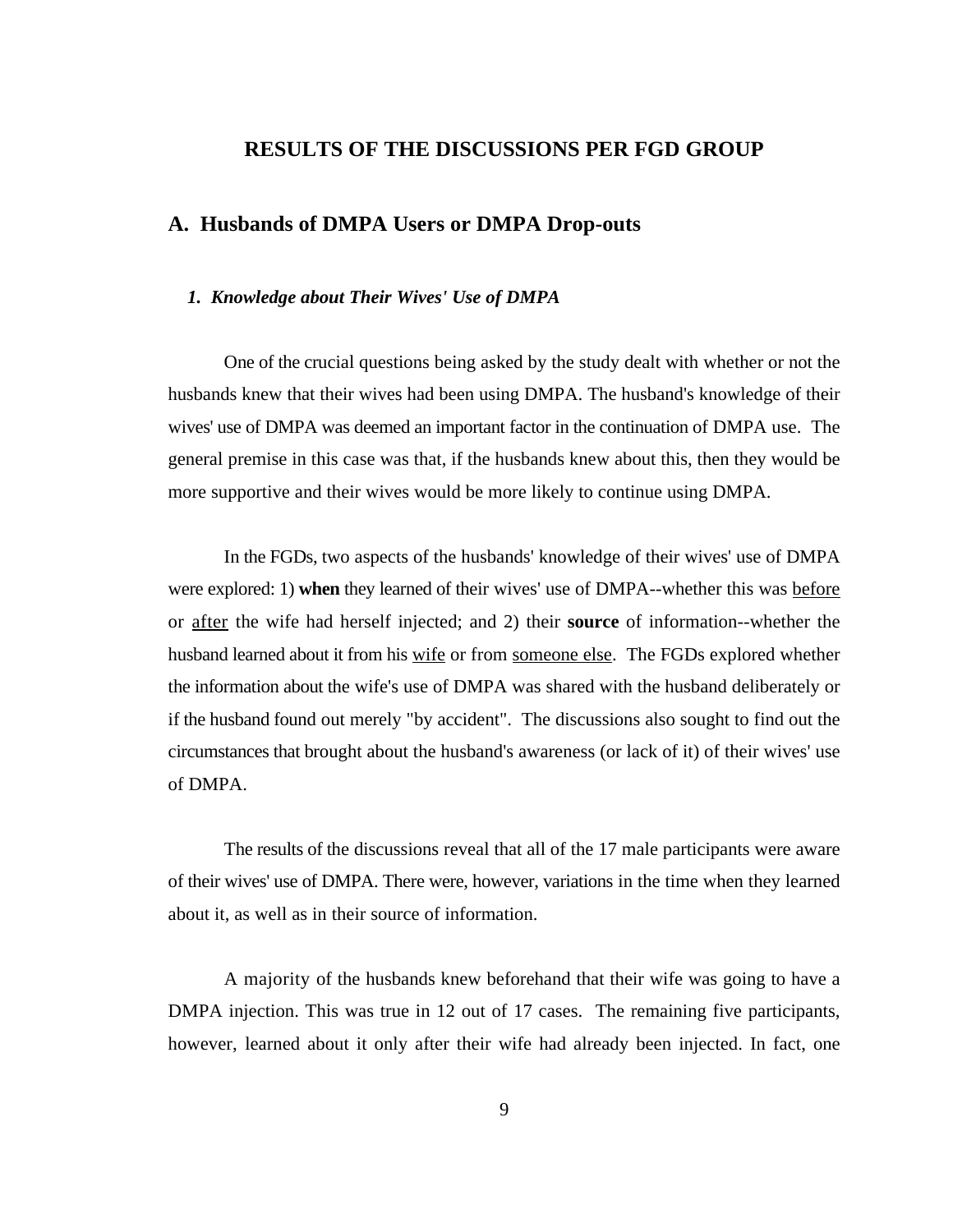husband-participant was told about it only after his wife had experienced some adverse side effects from the use of DMPA.

- *"We talked about it and we both agreed that she will have the (DMPA) injection." (49-year old farmer with nine children; Sogod, Cebu)*
- *"We both agreed that she will have a Depo injection because we have to plan our family." (40-year old farmer with two children; Padada, Davao del Sur)*
- *"I didn't know (beforehand). She only told me about it after she already had her injection." (31-year old employee with two children; Sogod, Cebu)*
- *"I only knew about it after she already had her injection...I found out from the BHW who gave her the injection." (30-year old driver with three children; Sogod, Cebu)*
- *"I found out about it after almost three months...I told her to stop using it because she's no longer menstruating." (26-year old farmer with two children; Pakil, Laguna)*
- *"I didn't know about it until after she had her first injection. She decided on her own. When she told me about it, what else can I do? (45-year old farmer with seven children; Pakil, Laguna)*

In most instances (15 out of 17), the husbands were informed about their wives' use of DMPA by the wives themselves. In two instances, the husband learned about it from the midwife or barangay health worker (BHW).

- *"I came to know about Depo from the BHW. The BHW told my wife about it and asked her if she likes it. Because she was using pills before, I said, why not try it, it might suit her. So she tried it and it seems there are no side effects." (28-year old farmer with two children; Padada, Davao del Sur)*
- *"Before my wife had her injection, I was first consulted by the staff at the health center...they asked me if I will agree to it." (25-year old farmer with three children; Pakil, Laguna)*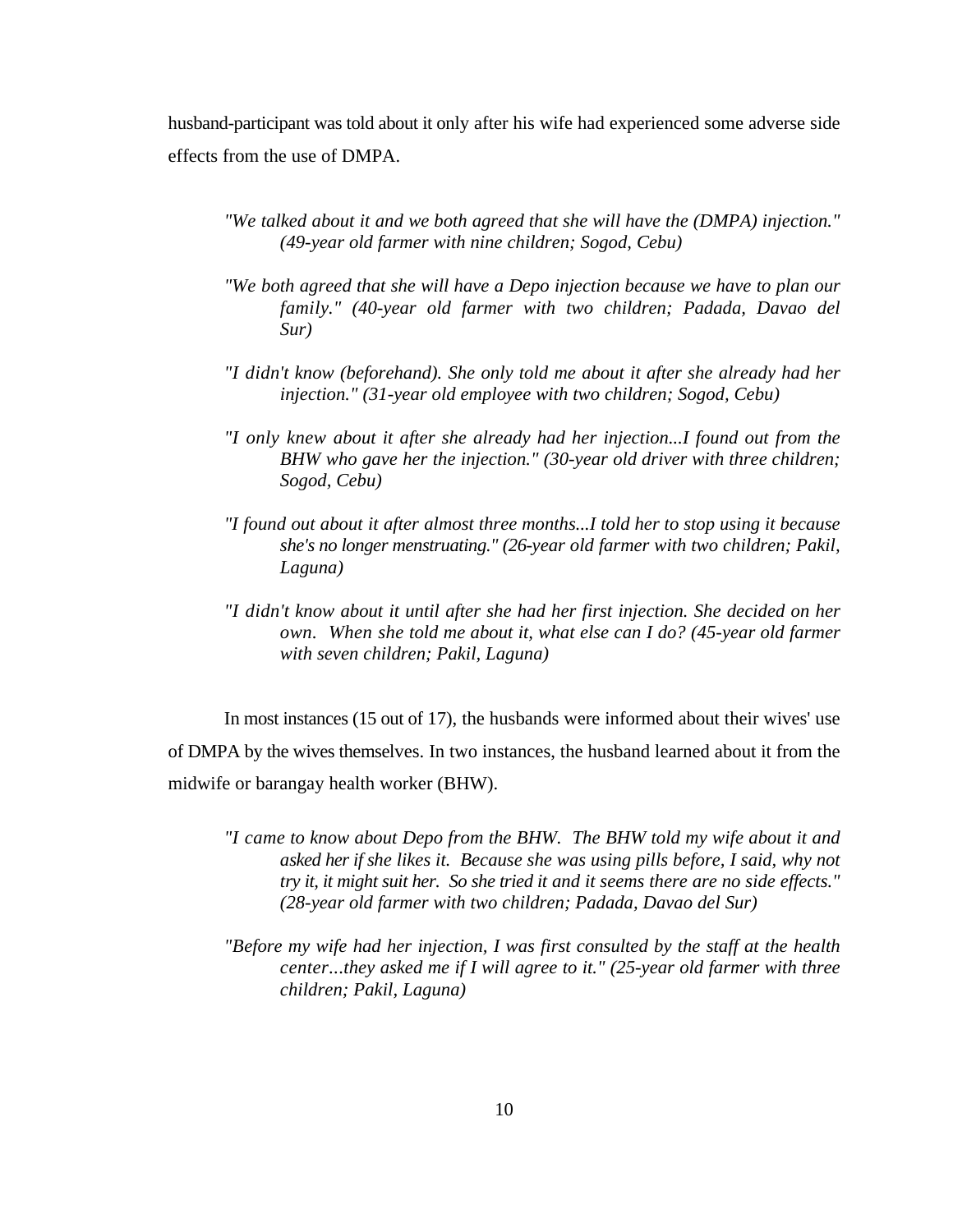While half of the men reported that the decision to use DMPA as their FP method was "jointly made" with their spouses, the remaining half of the participants said that it was mainly their wives' initiative and decision to have the injection.

- *" I knew beforehand that she will have her (DMPA) injection. It was her plan, I simply agreed." (41-year old farmer with eight children; Padada, Davao del Sur)*
- *" Even though she was the one who said that she'll have a Depo injection, we both agreed to it." (40-year old farmer with two children; Padada, Davao del Sur)*

Also, while a majority (11 out of 17) of the husbands were readily agreeable to their wives' decision, the others were cautious and hesitant at the start, expressing concern about the method's "safety" and its possible effects on their wives' health. A third of the husbands even sought the opinion of the midwife or the BHW and "observed other DMPA users to see if they have experienced any adverse side effects" to assuage their own apprehensions about DMPA. Once they had been assured that the effects of DMPA would be minimal and manageable, though, the husbands were generally supportive of their wives' use of DMPA. One husband-participant from Padada, Davao Sur even accompanied his wife to the health center for the latter's DMPA injections.

- *" At first, I was not sure...I was just observing (other users) because we heard rumors that it (DMPA) was not safe. So we observed to see if the rumors were true. But after three months, we didn't hear of anyone who got sick because of Depo, so my wife had her injection." (40-year old farmer with two children; Padada, Davao del Sur)*
- *"It was my wife who really wanted to have the injection. But I did not agree immediately because I felt we had to observe other users first. We've heard talks that it is not good...that it causes knee pain...even shrinking of the hands. But after several months, we saw that nothing has happened to those who have used it. So I asked my wife if she's still interested to have the Depo injection, and she said yes. So she had it." (41-year old farmer with eight children; Padada, Davao del Sur)*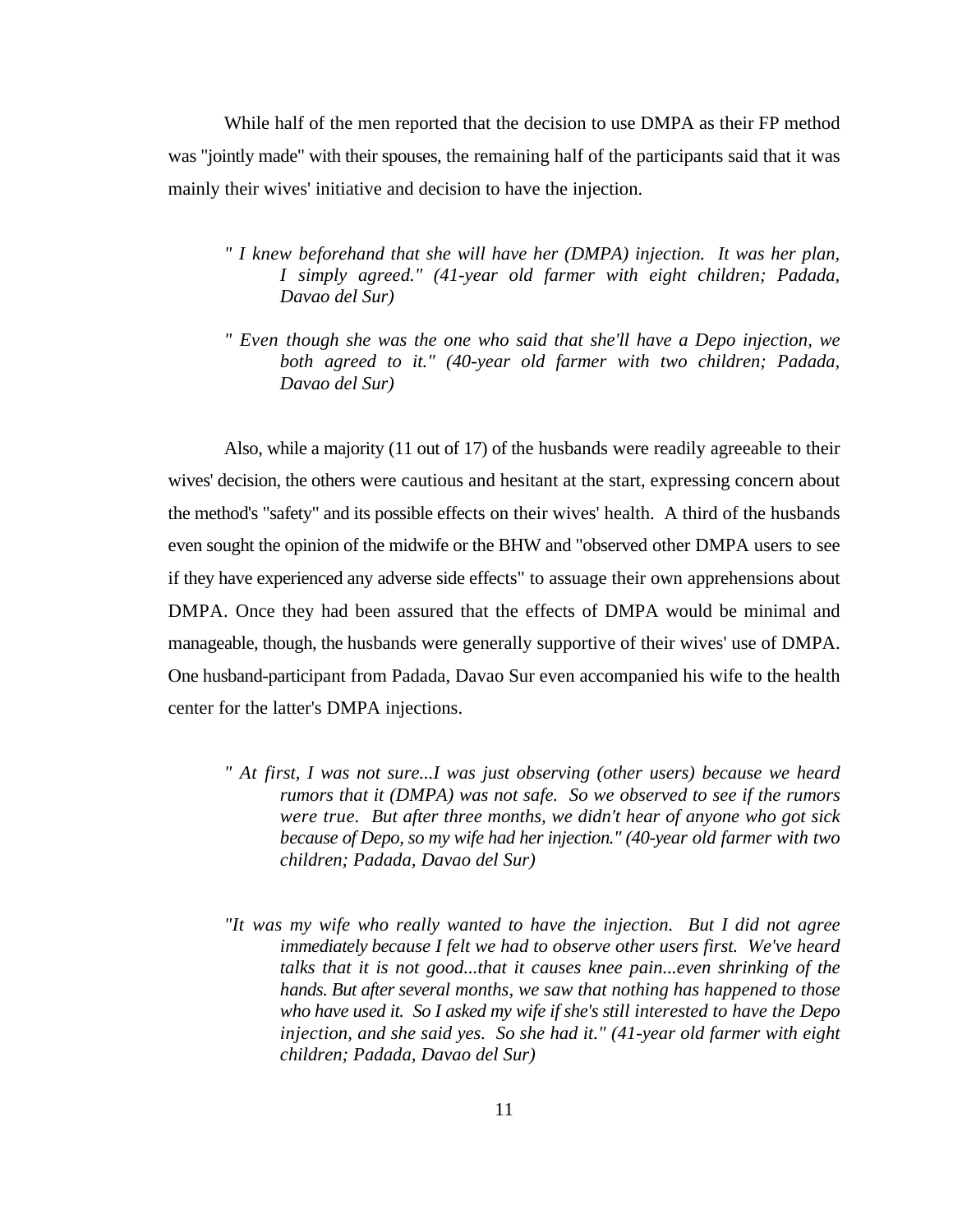#### *2. What Husbands Know About DMPA*

Most husbands know that DMPA is a 3-month injectable. About a third of them perceive it to be an effective, "failure-free" method of contraception, "as long as the wife goes back for her scheduled reinjection every 3 months." Aside from the method's low failure rate, other perceived advantages of DMPA include its convenience ("no hassle for the wife, unlike pills"), reversibility ("we can discontinue anytime"), safety ("no major effects on the wife's or husband's health"), and the fact that "it's given free at the health center".

- *"It's good because there's no hassle (in using it). My wife likes it. Besides, it's free." (31-year old employee; Sogod, Cebu)*
- *"I like Depo very much...my wife is no longer hesitant to have sex because she's no longer afraid of becoming pregnant." (40-year old farmer with two children; Padada, Davao del Sur).*
- *"Depo is good because there's no (method) failure, as long as you follow the guidelines." (43-year old farmer with four children; Padada, Davao del Sur).*

*"It's good because you can be sure that your wife will not get pregnant." (49-year old farmer; Sogod, Cebu)*

*"Depo is good because my wife's appetite has improved." (41-year old farmer with eight children; Padada, Davao del Sur).*

Many of the husbands' responses also dealt with the method's side effects. Among those cited were amenorrhea, bleeding, abdominal pain and decreased libido on the part of the woman. Misconceptions and rumors about DMPA causing sterility, infertility, "shrinking of the hands" and knee pains were common. Moreover, none of the husbands mentioned any knowledge of how to handle such side effects.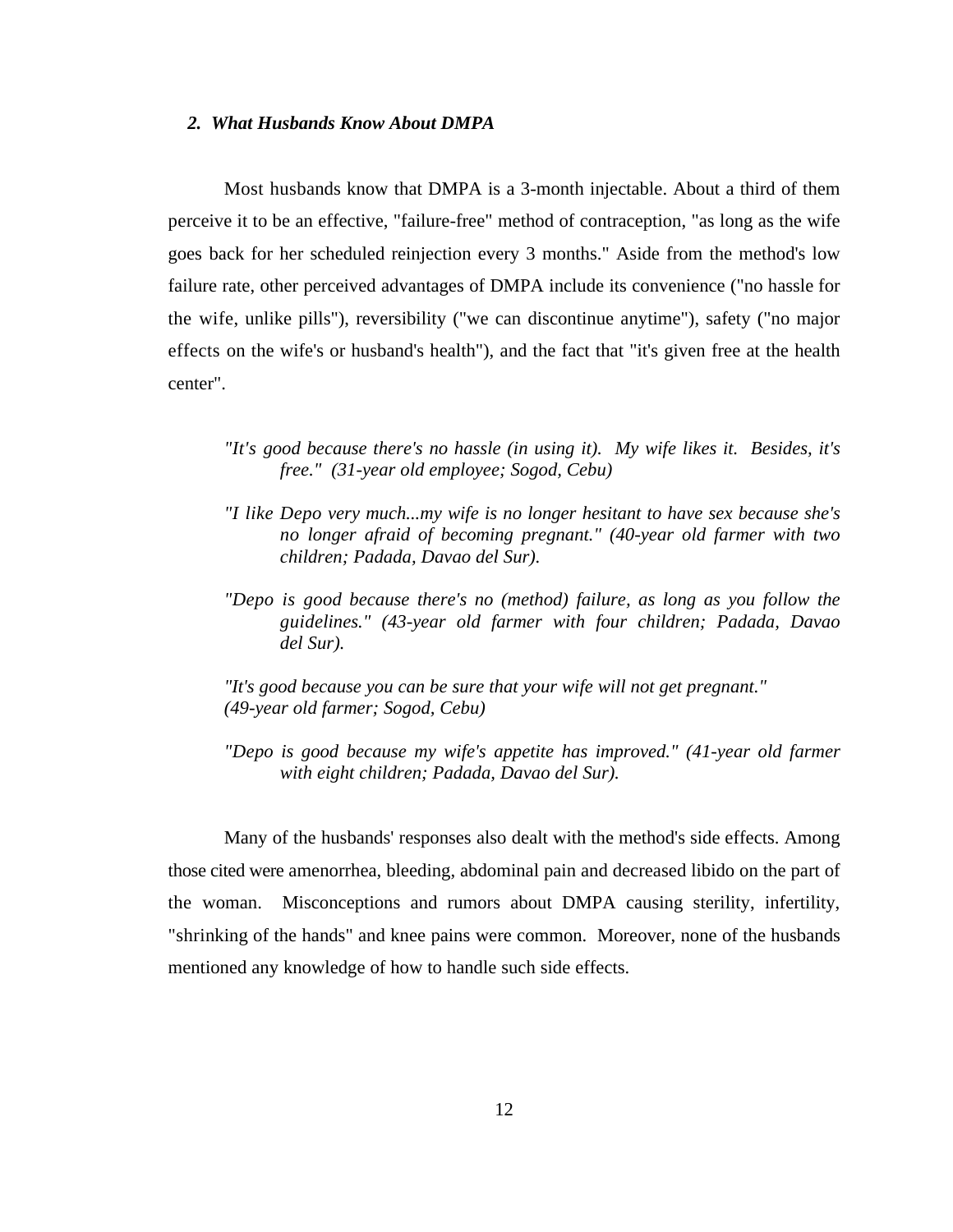- *"When my wife told me that she wanted to have a Depo injection, we purposely delayed it because we've heard of stories from the other barrio that it is dangerous...stories about bleeding, women not having their menstruation...and that it can also cause high blood pressure. It also makes one sickly. That's why I was afraid (for my wife), because I didn't know much about it yet. So I observed (other users) to find out the truth...but I saw that nothing wrong happened to them. So, we decided to use Depo." (40 year old farmer with two children; Padada, Davao del Sur)*
- *"They say that the hands will curl...your knees will become painful. You'll have stomach pains...I heard this from our neighbors. They're not Depo users, but they know." (41-year old farmer with eight children; Padada,*
- *Davao del Sur)*
- *"I heard from previous Depo users who had stopped already that women who use Depo lose interest in sex." (43-year old farmer with four children; Padada, Davao del Sur)*
- *"What I know is that the injection can make a woman sterile...but I have not really verified this yet." (31-year old employee; Sogod, Cebu)*
- *"I heard that (with Depo), the women will no longer bear a child." (31-year old farmer with four children; Sogod, Cebu)*
- *"I heard that it (DMPA) causes sterility...that bothers me because I still want to have more children." (27-year old laborer with one child; Pakil, Laguna)*

#### *3. Source of Information on DMPA*

A majority of the husbands attribute what they know about DMPA to their wives. About a third of them, however, claim that they first heard about DMPA from the midwife or BHW in their community. Other sources of information that were mentioned include radio advertisements and previous users of DMPA in the neighborhood.

While the discussions did not clarify which sources were responsible for which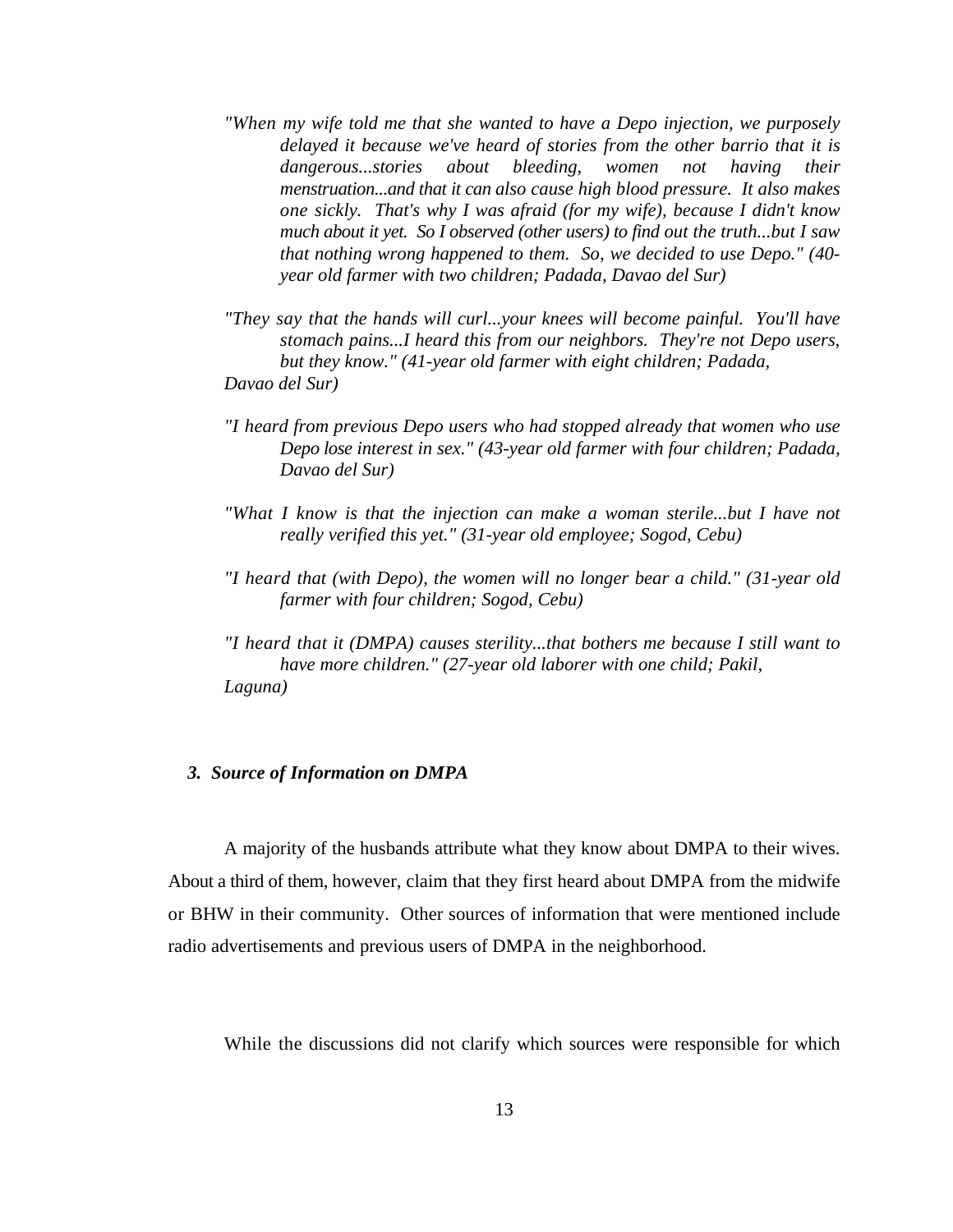particular types of information, one could surmise that the more positive aspects of DMPA which the husbands were aware of could be attributed to their wives. It was pointed out earlier that the wives were, to a great extent, responsible for convincing their spouses of the advantages and benefits of DMPA. The husbands' positive perception of DMPA could also be attributed to information and assurances given by the BHWs. On the other hand, part of the husbands' negative perception of DMPA, particularly its side effects, could have come from observations of former DMPA users in the community as well as their wives' own experiences concerning the use of DMPA.

#### *4. Changes Observed in the Wife After Using DMPA*

While a third of the husbands noted "no changes" in their wives' health or behavior after using DMPA, the rest reported some positive and negative changes in their wives' physical and emotional well-being.

Among the positive changes which the husbands noted were their wives' improved appetite, weight gain, increased energy ("she does not seem to tire easily"), decreased irritability and fewer inhibitions about engaging in sex ("since she no longer fears that she will get pregnant"). On the other hand, negative changes included irritability, headaches, decreased menstrual flow, amenorrhea, weakness and to some extent, weight gain.

- *"She has become easily irritated. She also became fat." (31-year old farmer; Sogod, Cebu)*
- *"She became a little bit stout...she has headaches...and her menstruation flow has lessened. I'm afraid that, if it goes on, then we'll have to see a doctor, and that means we have to spend money...we're thinking of shifting to another method." (31-year old employee; Sogod, Cebu).*
- *"She's very irritable...and she has grown big because her appetite has improved." (49-year old farmer; Sogod, Cebu)*

#### *5. Discussion of DMPA with Peers*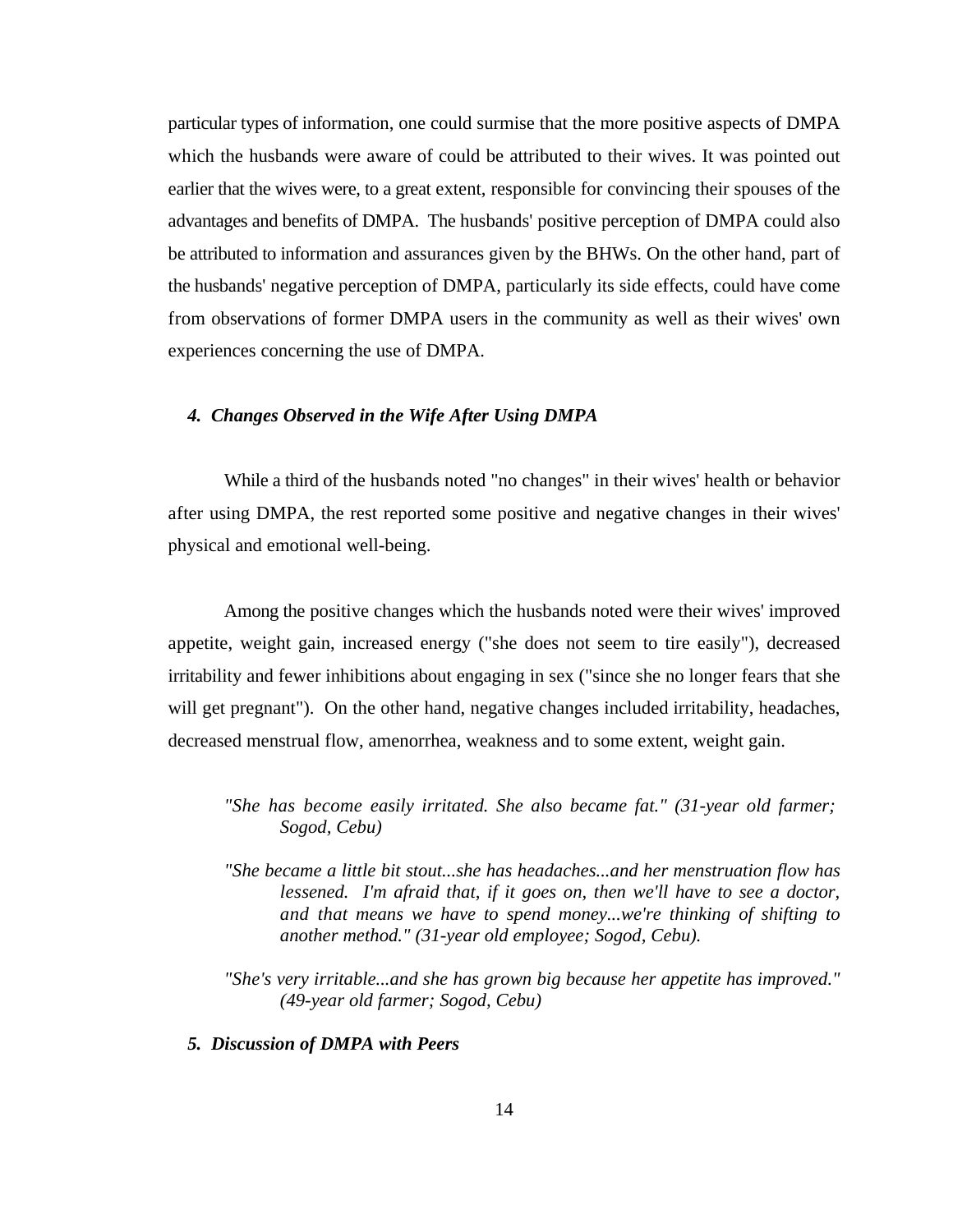When asked if they ever discussed DMPA with their male peers or relatives, all except one of the participants said "no". Moreover, when asked if they would recommend DMPA to other married couples, only one gave a definite "yes" while the rest had some reservations. One husband even said "no, to avoid trouble". The following responses of the husbands are typical, and seem to indicate some hesitation on the part of the husbands to actively promote DMPA and take responsiblity for the consequences of its use:

- *"I will tell them it is a good method, but it's up to them if they want to use it or not." (36-year old farmer with four children; Padada, Davao del Sur)*
- *"If they ask me about it, I will tell them to go to the BHW." (28-year old farmer with two children; Padada, Davao del Sur)*
- *"I will tell them about DMPA only if they ask me about it." (42-year old farmer with four children; Padada, Davao del Sur)*
- *"Most of my friends are still single...it's difficult for me to talk to them about it (DMPA)." (26-year old farmer with two children; Padada, Davao del Sur)*

When asked if they know of individuals or groups of people in their communities who are against DMPA use, the husbands did not mention any, except to say that "it can be expected that some people are agreeable to DMPA use and others are not." The husbands shared a common observation that "those who have not used any FP method or have not used DMPA in particular are the most likely to object" to its use.

## **B. Users of FP Methods Other than DMPA**

*1. Reasons for Choosing their Current FP Method*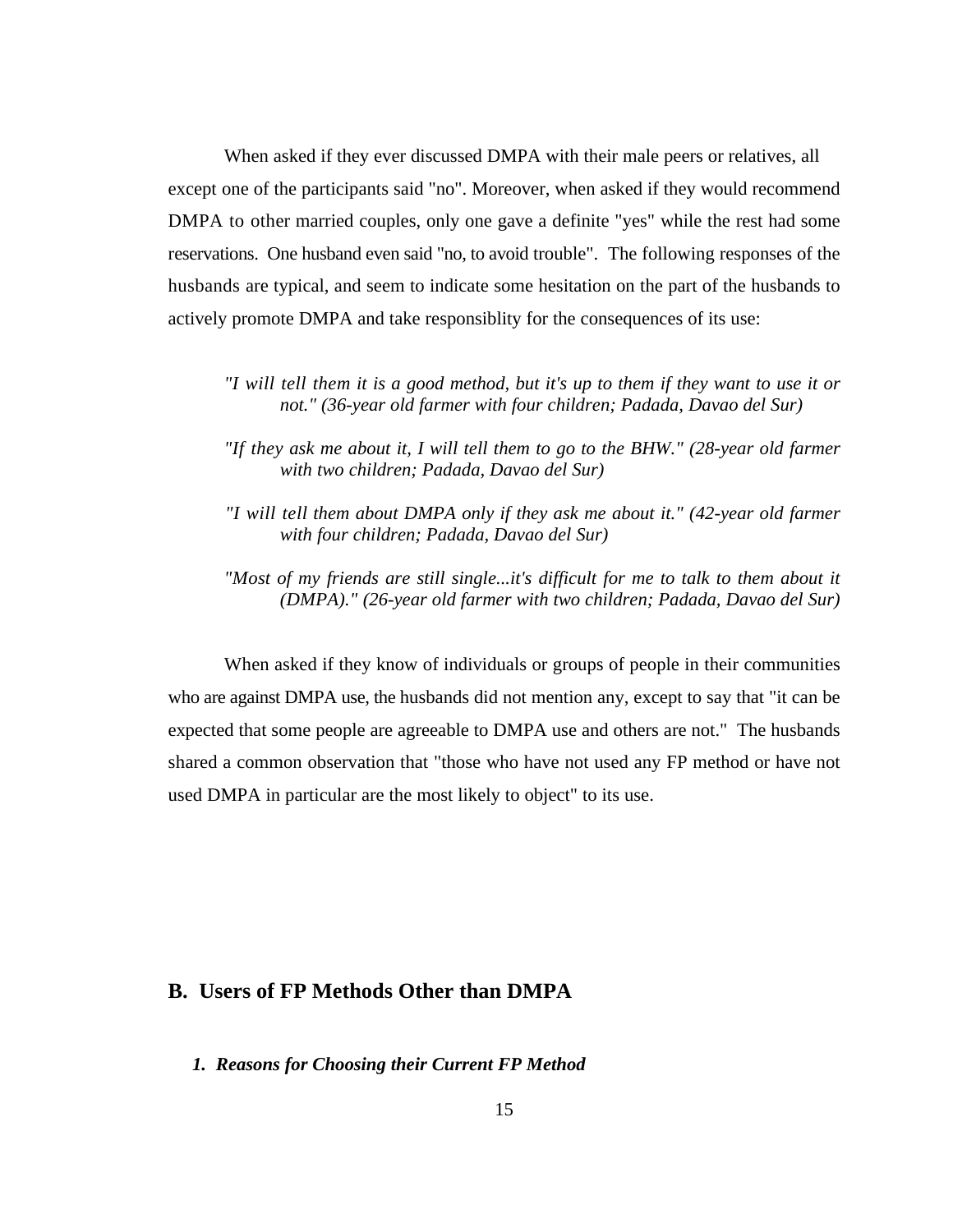There was a good mix of methods represented in this set of FGDs among women who were current users of other FP methods. When they were asked why they were currently practicing contraception, the reasons given were only too familiar: to postpone a pregnancy, to space childbirths, to prevent any more unplanned pregnancies and, for some, to stop childbearing altogether. These goals had all been decided upon due to increasing concerns about the high economic cost of having an additional baby and the risks of another pregnancy for the health of the mother.

The women's reasons for choosing their current FP methods included considerations about the method's effectiveness, risks of method failure, reversibility and side effects. In about a third of the cases, the women's choice of their current FP method was also a result of their dissatisfaction with a previous method. For example in the case of IUD users, many of these women were previous users of oral contraceptives who had found the rigors of daily pill intake "inconvenient" and "a hassle". They thus shifted to the intra-uterine device.

*"I shifted to IUD because it is more convenient than the pill. It spares me from the hassle of remembering to take my pills everyday. Before I had my IUD, my husband and I talked about it, and we both agreed to use it." (27-year old market vendor and mother of three; Toledo City, Cebu)*

#### *2. Reasons for Not Using DMPA*

When asked why they did not choose to use DMPA, a third of the women said that they were not aware of DMPA at the time they decided to practice FP. One in five women also said that DMPA was not yet available at the health center when they chose to use a FP method. Six women expressed satisfaction over their current method and said that they have no strong desire to shift to another method at the moment. One in five women claimed fear of injections as their main reason for not having chosen DMPA, while a third feared possible side effects of DMPA use, particularly amenorrhea and bleeding.

*"I've been using pills for quite some time now, and I don't have any complaints.*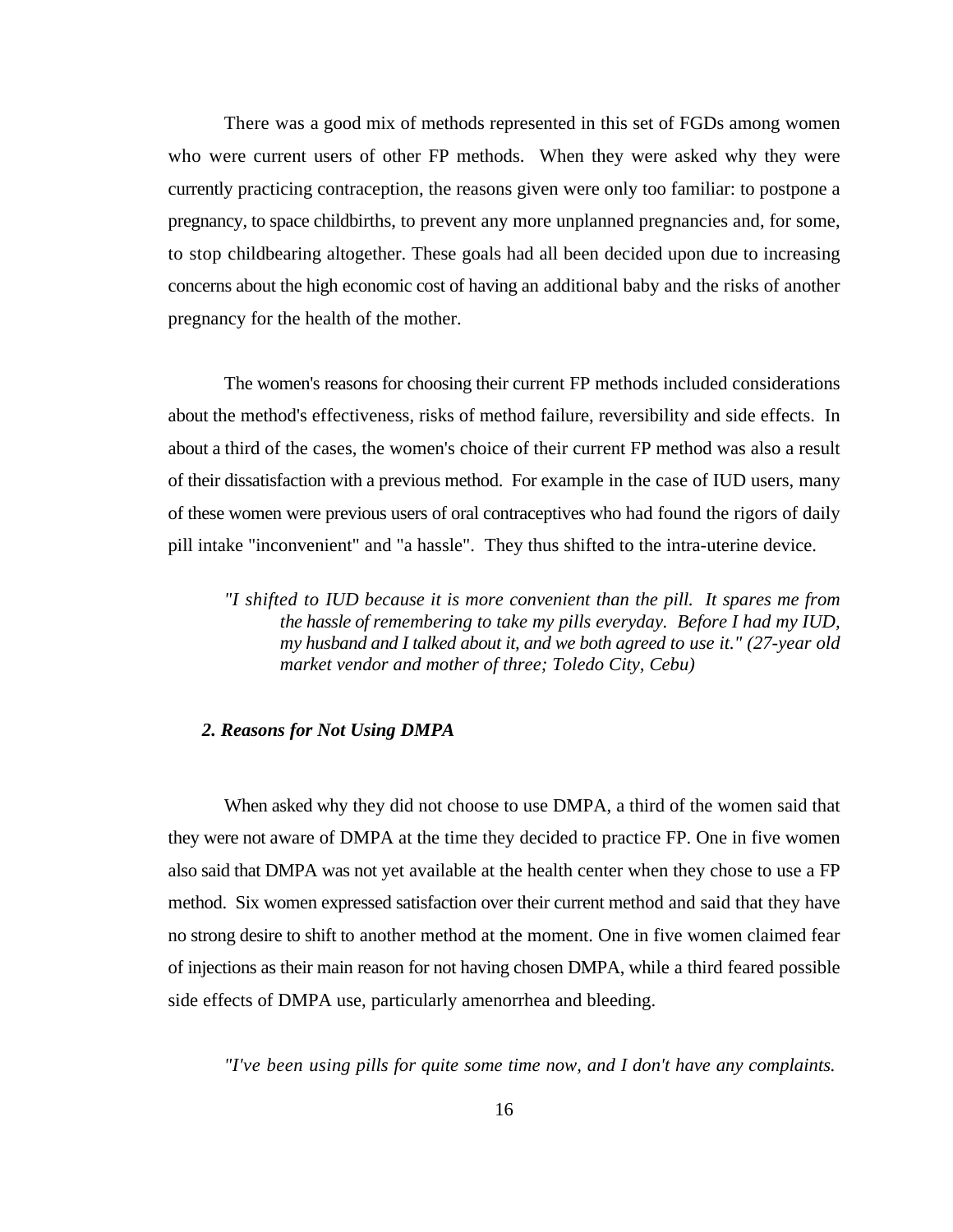*Besides, I'm afraid of injections." (33-year old housewife with three children; Toledo City, Cebu)*

- *"I know nothing about Depo...I'm also not interested because I'm scared of injections. Besides, I'm already comfortable with pills." (32-year old mother of three; Toledo City, Cebu)*
- *"I don't know enough about it (DMPA). I just heard about it recently. Besides, I've already started using pills when I heard about it." (32-year old mother of two who works in a beauty parlor; Toledo City, Cebu)*
- *"I didn't use it because I was afraid that it will not be good for my health." (32 year old mother of three; Toledo City, Cebu)*
- *"I have not heard anything about this injection. What I usually hear about are pills or IUD...that's why I'm using the IUD. There are many others who use it, and they like it better." (27-year old mother of three; Toledo City, Cebu)*
- *"I prefer the IUD or the pills (to Depo) because it's easier to stop using it. I can have the IUD removed anytime, or stop taking the pills when I don't want it anymore. With Depo, I will have to wait for three months." (24-year old housewife with four children; Toledo City, Cebu)*
- *"Depo was not yet available before. It became available only after I had my IUD already...and I like it (IUD) so far." (31-year old mother of two who works as a clerk; Sta. Cruz, Davao del Sur)*

When asked if they would refrain from having a DMPA injection because of their husbands' objection or because of conflicts with their religious beliefs, almost all of the women participants replied in the negative. As one participant said,

*"It's better to do something now while you're not yet pregnant, than to abort it (baby) when you are already pregnant." (31-year old housewife a n d mother of four; Toledo City, Cebu).*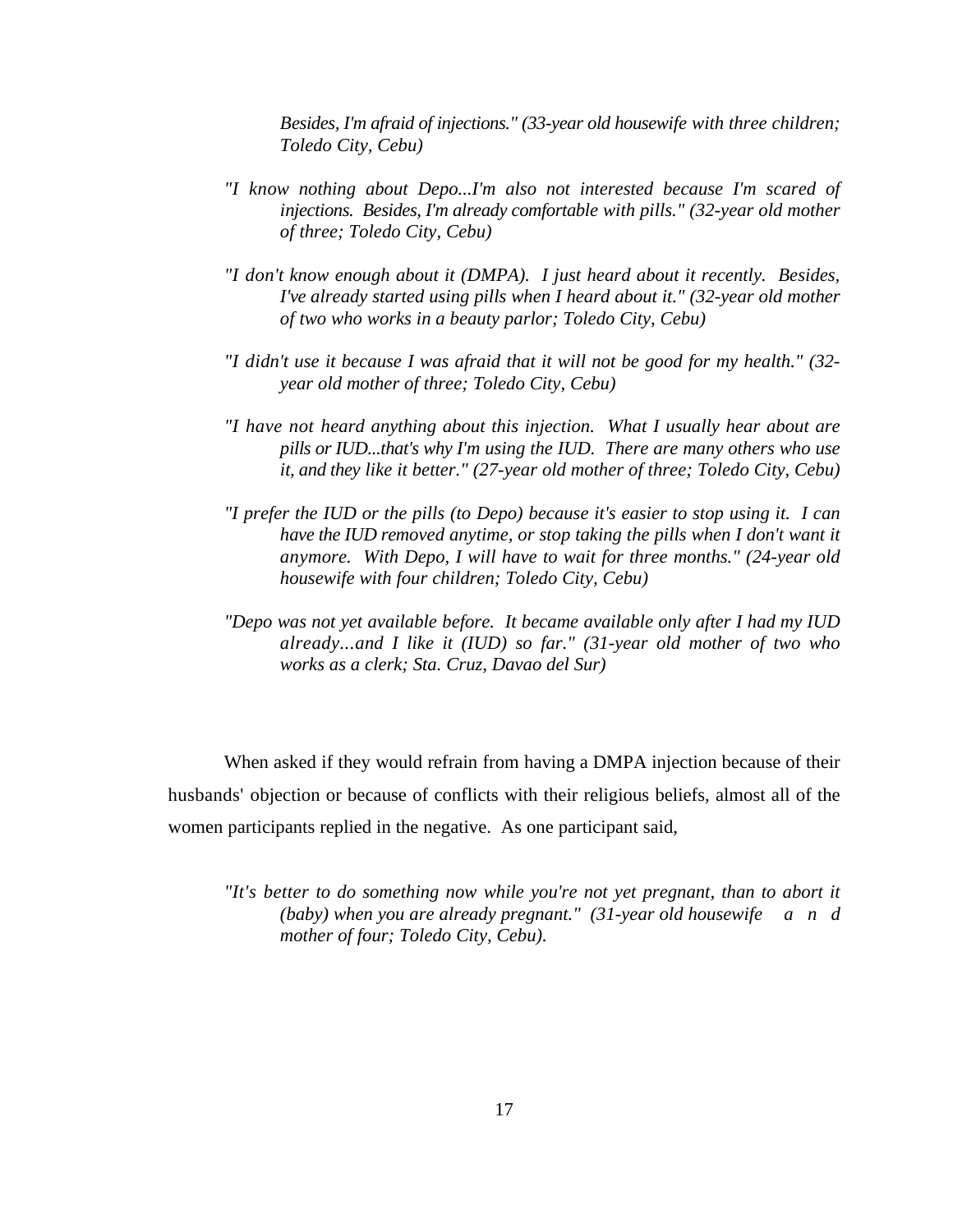#### *3. What Women Know About DMPA*

Four out of ten participants claimed to have little or no knowledge about DMPA. Knowledge was limited to DMPA being "an injectable contraceptive which is good for three months".

- *"I don't know anything about Depo...no one has tried it in our neighborhood. I have not heard anything about it." (32-year old housewife and mother of four; Toledo City, Cebu)*
- *"What I know about Depo is that you have an injection once every three months. Then, slowly, your menstrual flow becomes lesser. That's what I'm afraid of." (32-year old housewife and mother of three; Toledo City, Cebu)*

Among those who have heard about DMPA, the most cited aspect was its side effects. Amenorrhea was the most frequently mentioned side effect (a third of the women mentioned this). Other side effects included changes in the menstrual flow, prolonged bleeding, improved appetite, weight gain, headaches, abdominal pains, chest pains and irritability. Among the misconceptions held by the women about DMPA were: it causes tumor, bloodclotting and "shrinking of the uterus".

- *"I heard that with Depo, we will not be having our menstruation for three months. That scares me...what will happen to the blood, where will it go?" (31-year old housewife and mother of four; Sta. Cruz, Davao del Sur)*
- *"What I know about Depo is what my niece told me...that her aunt was operated on for tumor because of Depo. Maybe it was the result of not having menstruation. It's very scary." (40-year old housewife and mother of five; Sta. Cruz, Davao del Sur)*
- *"I heard that women who use Depo will have headaches and stomach aches. Also, if you have a history of illness in your family, you can't use Depo because it might trigger the onset of that illness." (36-year old housewife and mother of two; Sta. Cruz, Davao del Sur)*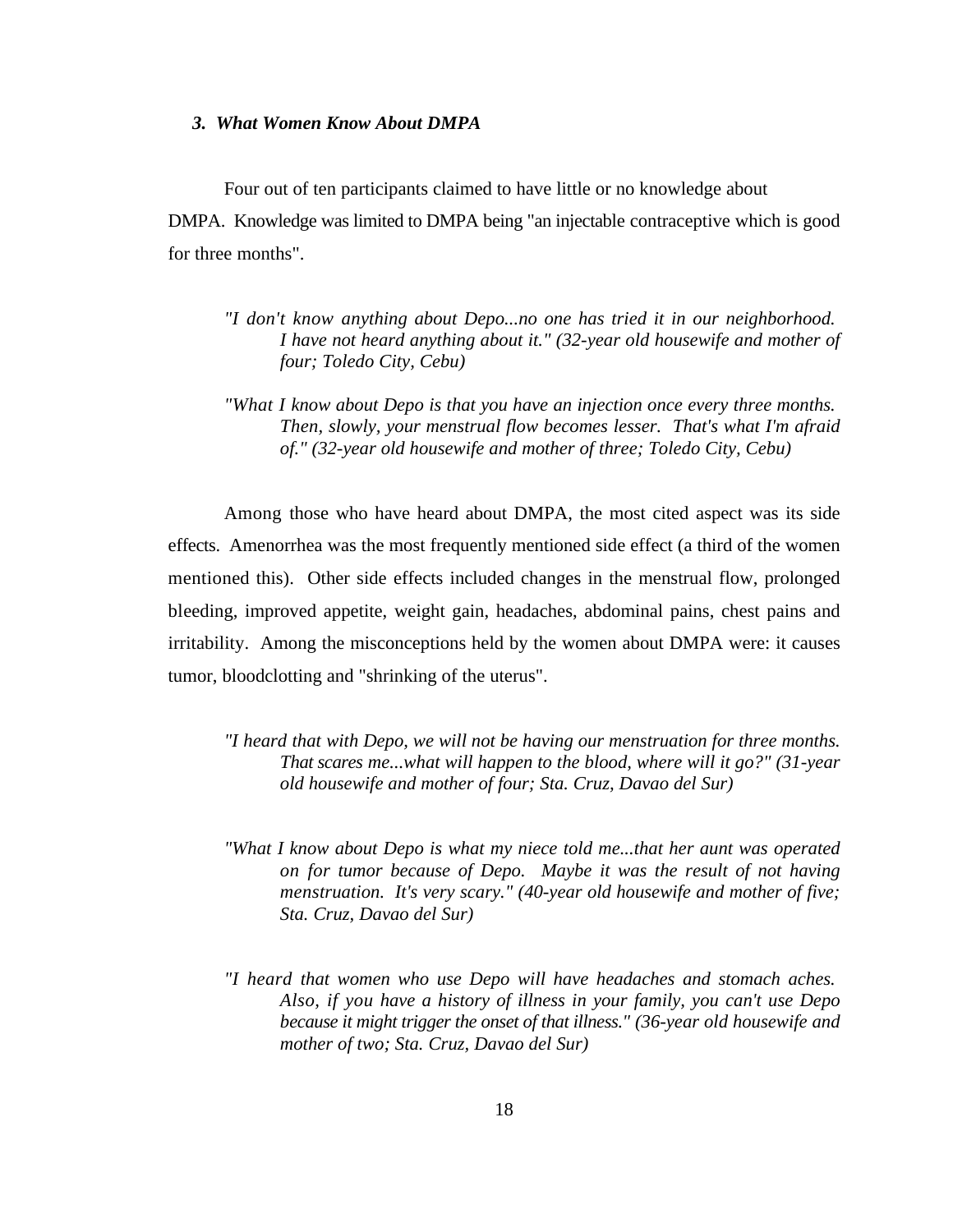*"I heard that with Depo, you will not have menstruation for three months. They say the blood might clot inside. There are also stories that it can cause tumor." (21-year old housewife and mother of two; Koronadal, South Cotabato)*

Like their male counterparts, the women did not mention any information on how to handle or manage the side effects of DMPA use.

#### *4. Sources of Information on DMPA*

The women's sources of information on DMPA were more varied than those mentioned by their male counterparts. Four out of ten participants cited relatives, neighbors, friends and co-workers who were both users and non-users of DMPA as their sources of information. One in eight women attributed what they know of DMPA to the health center medical staff (doctor, nurse, midwife) and the BHW. The same number of women reported having read the DMPA leaflets distributed at the health center. A few mentioned TV and radio ads.

- *"I first heard about Depo from my cousin. She has been using it for almost a year now, and she has no complaints. She has her injection every three months." (33-year old housewife and mother of three; Toledo City, Cebu)*
- *"I read about Depo from the leaflets they were distributing at the health center." (32-year old housewife and mother of three; Toledo City, Cebu)*
- *"My sister-in-law uses Depo, and she's happy that, as a result, she has gained weight." (29-year old housewife with three children; Koronadal, South Cotabato)*

To verify if what they have heard about DMPA is true or not, one out of six women either consulted the midwife or a BHW, talked to other DMPA users or "observed" them if they had experienced any adverse side effects.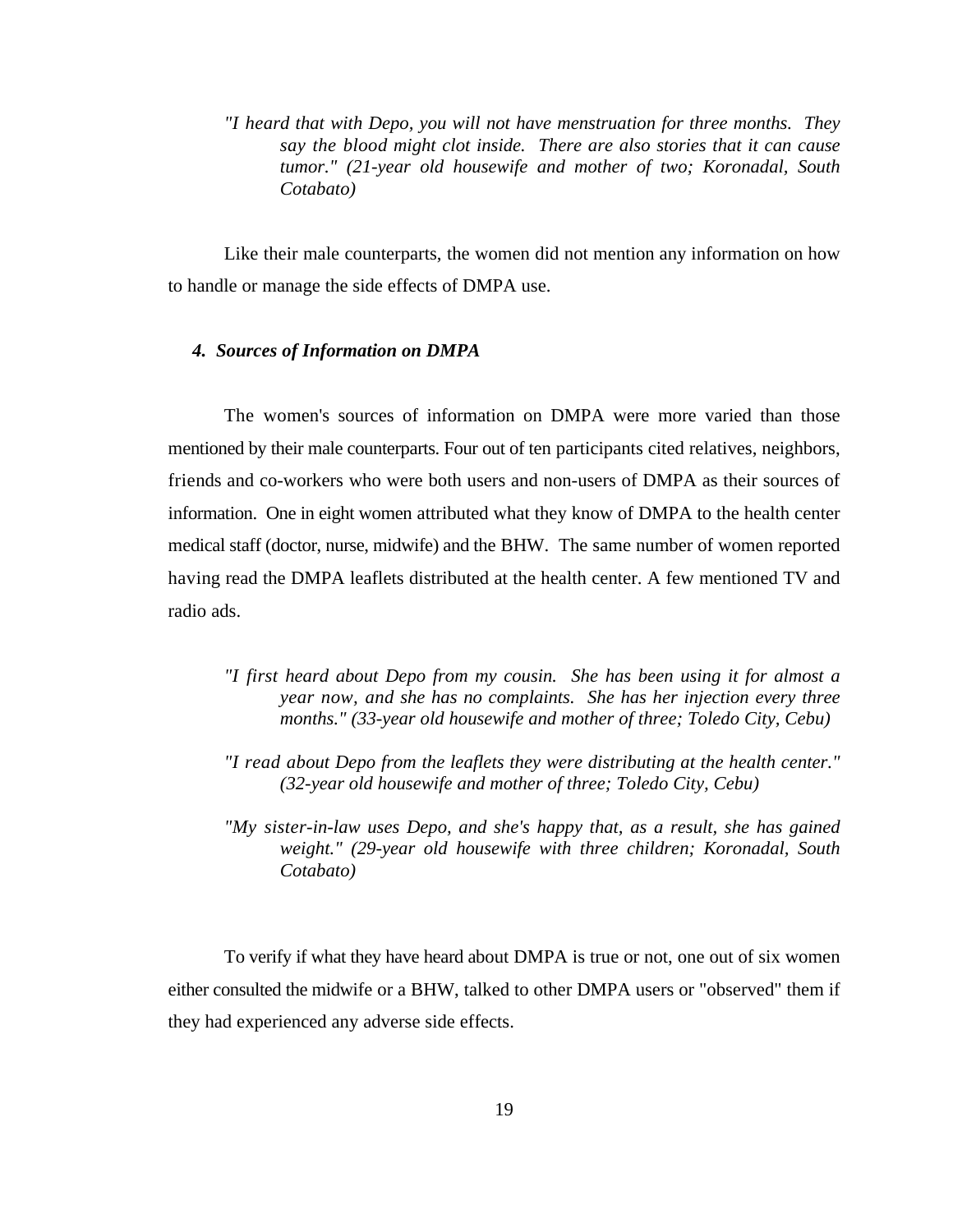#### *5. Circumstances under which Women will Try DMPA*

When asked under what circumstances they would be willing to try DMPA, one out of every five women said that they will consider using DMPA after "knowing more about it"--how DMPA works, how effective it is, how "safe" it is, what its expected side effects might be, and what to do when side effects occur. About four out of ten women also want to see and hear positive feedback from other DMPA users to assure them that the injectable's risks are minimal and manageable.

- *"If I hear about users who liked it, or who did not feel anything (bad) from using DMPA, then maybe I will try it myself." (32-year old mother of two who works at a beauty parlor; Toledo City, Cebu)*
- *"I think I would like to try it (DMPA), but I have to wait until I know what the side effects are. I still don't know much about Depo, that's why I cannot decide yet." (31-year old housewife and mother of four; Toledo City, Cebu)*
- *"I have plans of trying Depo because I heard that you won't have your menstruation. I thought it would be good because when you have your menstruation, it's very inconvenient. But I still want to know what are the side effects of not having menstruation." (29-year old housewife and mother of three; Koronadal, South Cotabato)*

Those who feared injections said that they can only use DMPA once they have overcome this phobia. Two participants said that they will first have to convince their husbands of DMPA's "safety" before they can consider accepting it.

On the other hand, a third of the women claim to be satisfied with their current FP method and were not keen on shifting to DMPA at the moment. However, almost all of them said that once they become dissatisfied with their method or if there will be any health considerations that will constrain them from continuing with their present method, then they would consider using DMPA.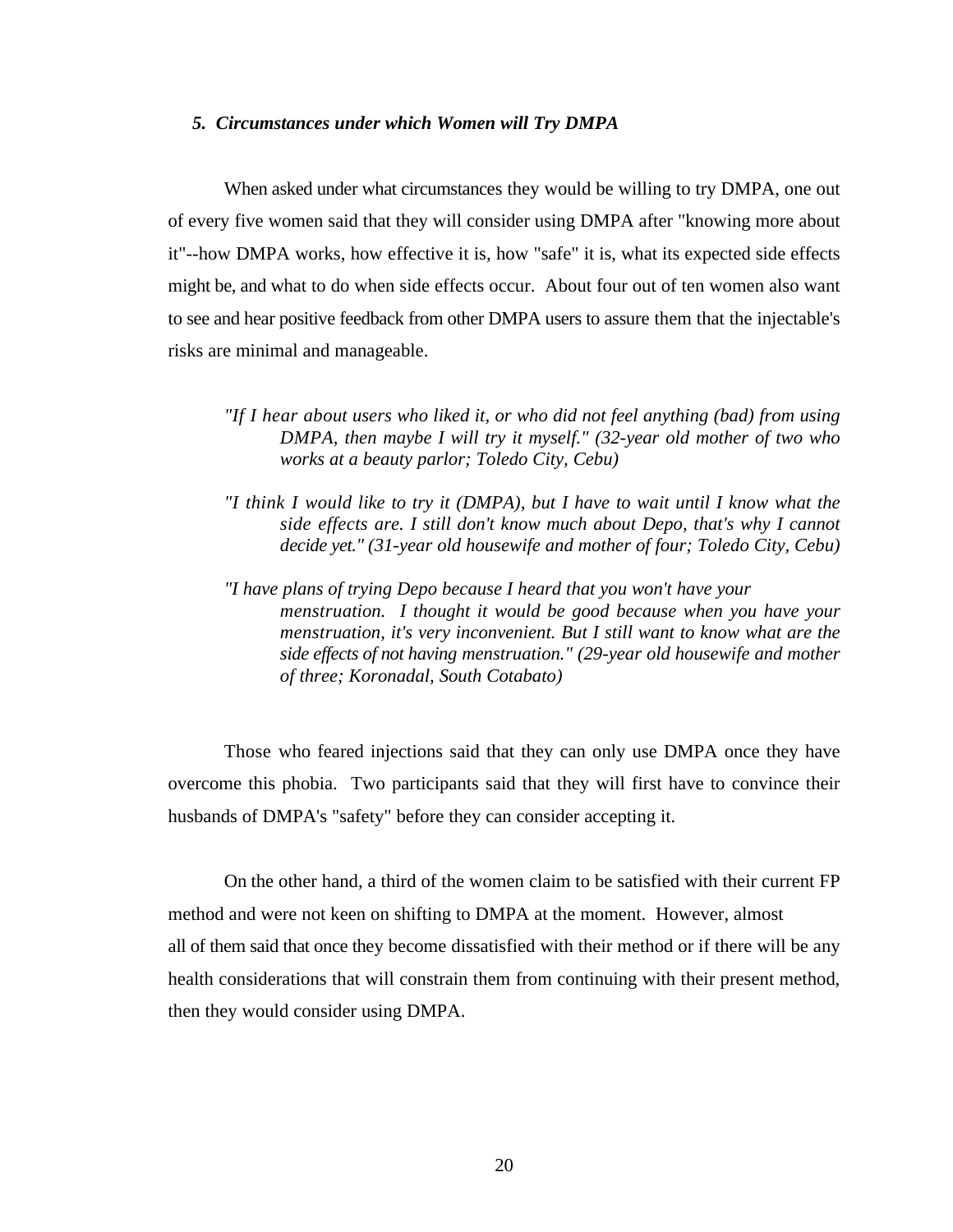#### **C. DMPA Drop-outs**

#### *1. Reasons for Choosing DMPA*

Two thirds of the women chose DMPA because it was perceived to be an effective, long-lasting method which "gives women protection from the risk of pregnancy for three months."

One fourth of the women who used pills before were drawn to DMPA because it gave them "no more worries of forgetting to take the pill everyday". Meanwhile, one participant who used to practice calendar rhythm found DMPA convenient "because I do not have to monitor my fertile periods anymore". For others who could not take pills or practice calendar rhythm because of health considerations, DMPA provided a welcome alternative. Three participants decided to use DMPA because they were advised by the health center doctor, nurse, midwife or BHW in their community.

- *"I used Depo to make sure there is no failure in my use of family planning..so I no longer have to remember to take the pill everyday. I don't want to give birth anymore." (43-year old housewife and mother of nine; Davao City)*
- *"I chose Depo because it is convenient to use. My job involves travelling...I manage a big farm in Malang and come home every now and then to get fertilizers. I don't have time anymore to monitor when I am "safe" or not. When I'm home with my husband, I want to be sure that I am protected. With Depo, I don't need to remember taking the pill everyday; I'm protected for three months...I didn't even tell my husband anymore that I had a Depo injection so he won't have a chance to object. I just want to be sure I'm protected because I do not want to have any more children." (34-year old mother of three; Davao City)*

#### *2. Involvement of Husbands in the Decision to Use DMPA*

While half of the women claimed that their husbands knew of their DMPA use, their responses strongly indicate that the initiative and decision to use DMPA came from them.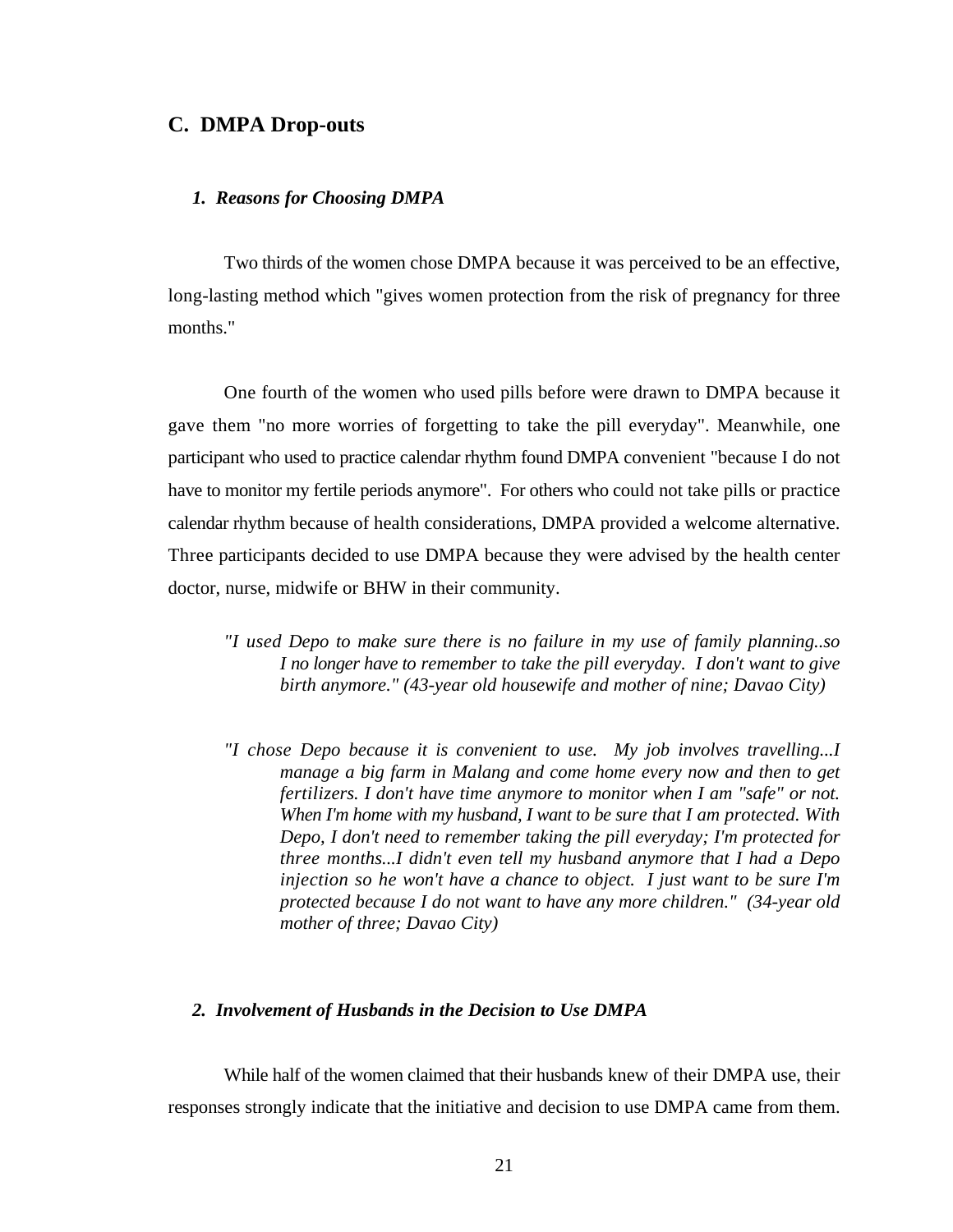In general, their husbands were merely informed about the decision, later giving their agreement to it.

At least four women reported that they told their husbands about their use of DMPA only after they had their first injection. One participant even claimed that, as of the time of the FGD, her husband still did not know that she had used DMPA.

*"My husband did not know (that I had a Depo injection). He only knew about it later, when I already had those side effects. I finally told him because I was already afraid. He found out after two months." (34-year old mother of three; Davao City)*

#### *3. Reasons for Stopping DMPA Use*

One of the most crucial findings to be culled from this FGD group concerns the reasons why these women decided to discontinue DMPA use. A review of their responses shows that the main reason for doing so was to "stop the side effects that they experienced with DMPA use", particularly those affecting their menstruation.

Eight out of ten drop-outs mentioned that they have experienced side effects relating to their menstruation. The more commonly cited side effects were heavy menstral flow  $(n=5)$ , prolonged or continued bleeding  $(n=4)$ , and amenorrhea  $(n=3)$ . Other complaints included abdominal pains, breast pains, unexpected weight gain, headaches, weakness, body pain, and irritability. In seven out of ten cases, these side effects were experienced soon after the first injection, prompting the women to decide against ever being reinjected. The others decided to "wait some more and see if the effects will subside with the second dose", only to decide after this to stop the injections altogether.

- *"I stopped after two injections because I became fat. My appetite improved and I noticed I'm getting bigger." (26-year old housewife and mother of two; Davao City)*
- *"I stopped my Depo injections because I felt pain in my breasts. I also felt feverish. The nurse told me not to be alarmed because that is normal for first*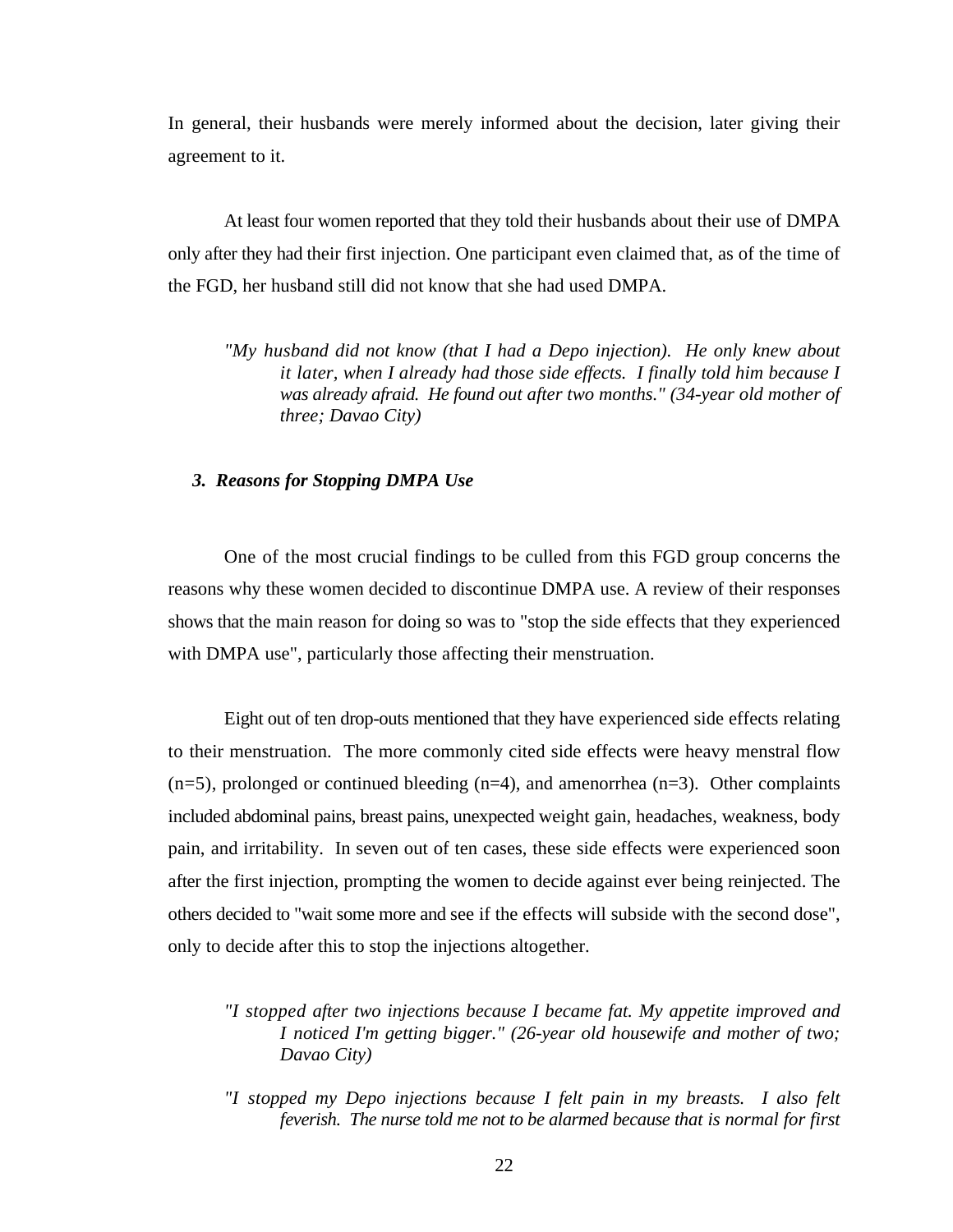*time users of Depo...but I have already shifted to pills." (29-yera old housewife and mother of two; Davao City)* 

- *"My breasts felt hard and painful, like what one feels when she is pregnant. My menstruation also became irregular. In fact, it hasn't stopped to this day." (34-year old mother of three; Davao City)*
- *"My menstruation was a mixture of black particles and dead blood...my abdomen was also painful. I had headaches before the onset of my menstruation " (43 year old housewife and mother of nine; Davao City)*

It is important to note that almost half of the women reportedly did "nothing" to remedy their situation. In most cases, they simply decided to stop having any more injections so that the effects would subside and eventually wear off. The others either went to the health center or to a hospital for medical consultation and treatment.

While two-thirds of the women said that they were told to expect some of the side effects mentioned above, all except two did not mention being informed of what to do when these occurred. Even though some of the women did go back to the healthcenter or hospital for further consultations, this did not seem to stop them from discontinuing with DMPA use.

#### *4. Screening and Counselling Experience at the Health Center*

While the DMPA providers are trained to screen their potential clients thoroughly before any injections can be administered, a review of the responses from these FGDs reveals that this protocol was not consistently practiced.

Two women reported being interviewed about their menstrual cycle and their medical history. Two others even underwent a uterus examination or a pregnancy test prior to their injection. However, for most of the remaining women, "no check-up was done prior to the administration of the DMPA injection."

*<sup>&</sup>quot;They gave me leaflets to read...they told me there will be changes in my body, that it's possible to experience spotting." (29-year old housewife and mother of two; Davao City)*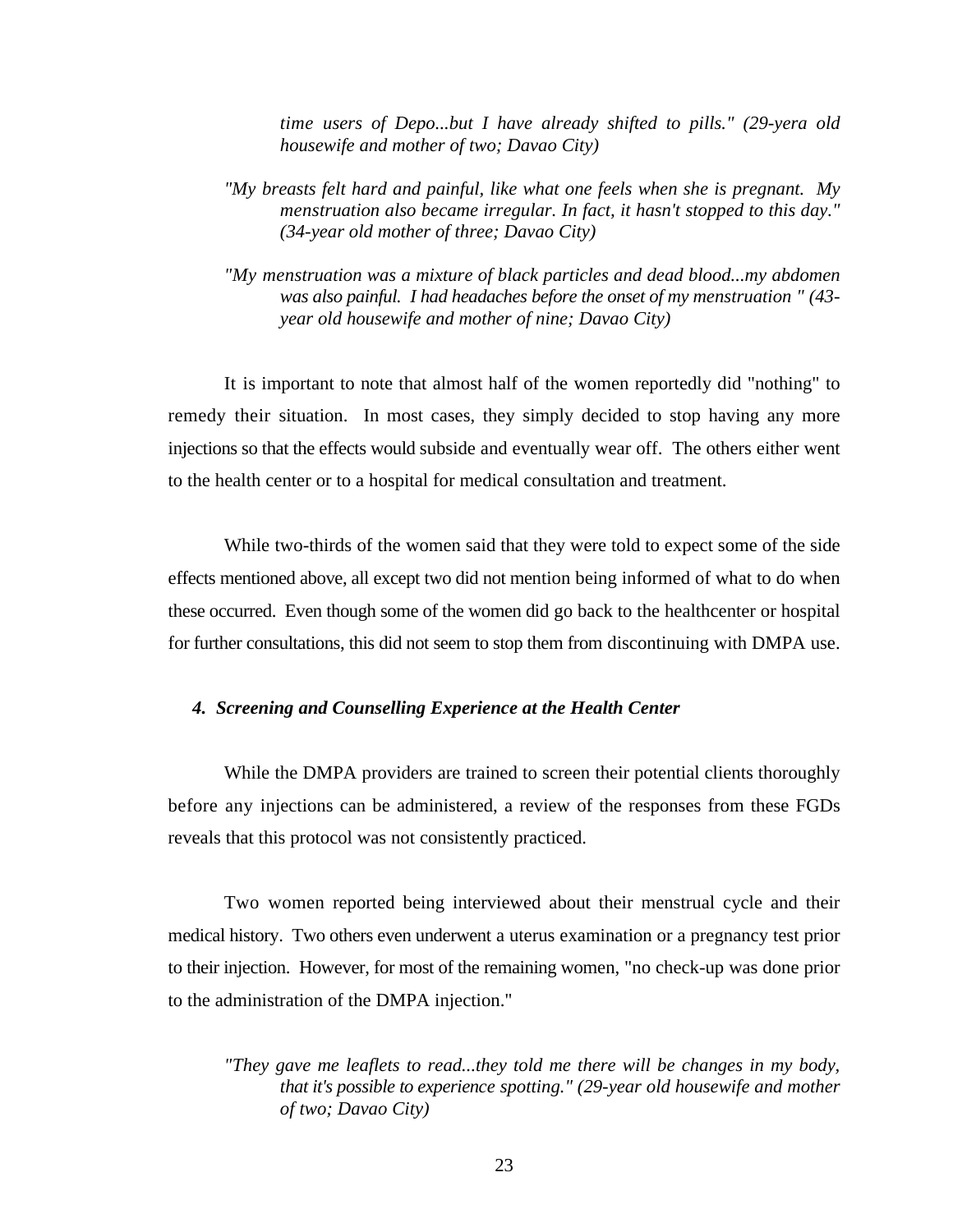*"I was really happy because I was allowed to choose what method to use. When I decided to choose Depo, the doctor examined me and told me to come back after three days so she can check my uterus. I went back to the health center where my uterus was checked for masses. They didn't find any, and so I was given the injection." (23-year old housewife with one child; Davao City)*

The same observation can be made with regard to the practice of client counselling prior to giving the DMPA injection. While two-thirds of the women claimed to have been told to expect changes in their menstruation, particularly amenorrhea and spotting, as well as headaches and other changes in their bodies, the others were not informed of what side effects to expect with the injection.

## *"I didn't undergo any check-up...I was injected immediately...They told me that Depo will make my menstruation stop...but they didn't tell me what to do in case I experienced this side effect." (43-year old mother of nine; Davao City)*

Also, while a few of the women were advised to have a monthly check-up, and to go to the health center once any side effect was experienced, most were not informed as to what to do if side effects should occur.

#### *5. Assessment of the Quality of DMPA Services at the Health Center*

All of the participants reported that DMPA supplies were always and readily available at the health center whenever they went there for their injections. Service was relatively quick with women who needed a DMPA injection not being made to wait a long time or to come back on another day, if they were found eligible for injection.

Half of the women said that they had been given DMPA leaflets and reminder cards and that they had been told by the health worker when to come back for their reinjection.

Services at the health center were usually given for free. A third of the women did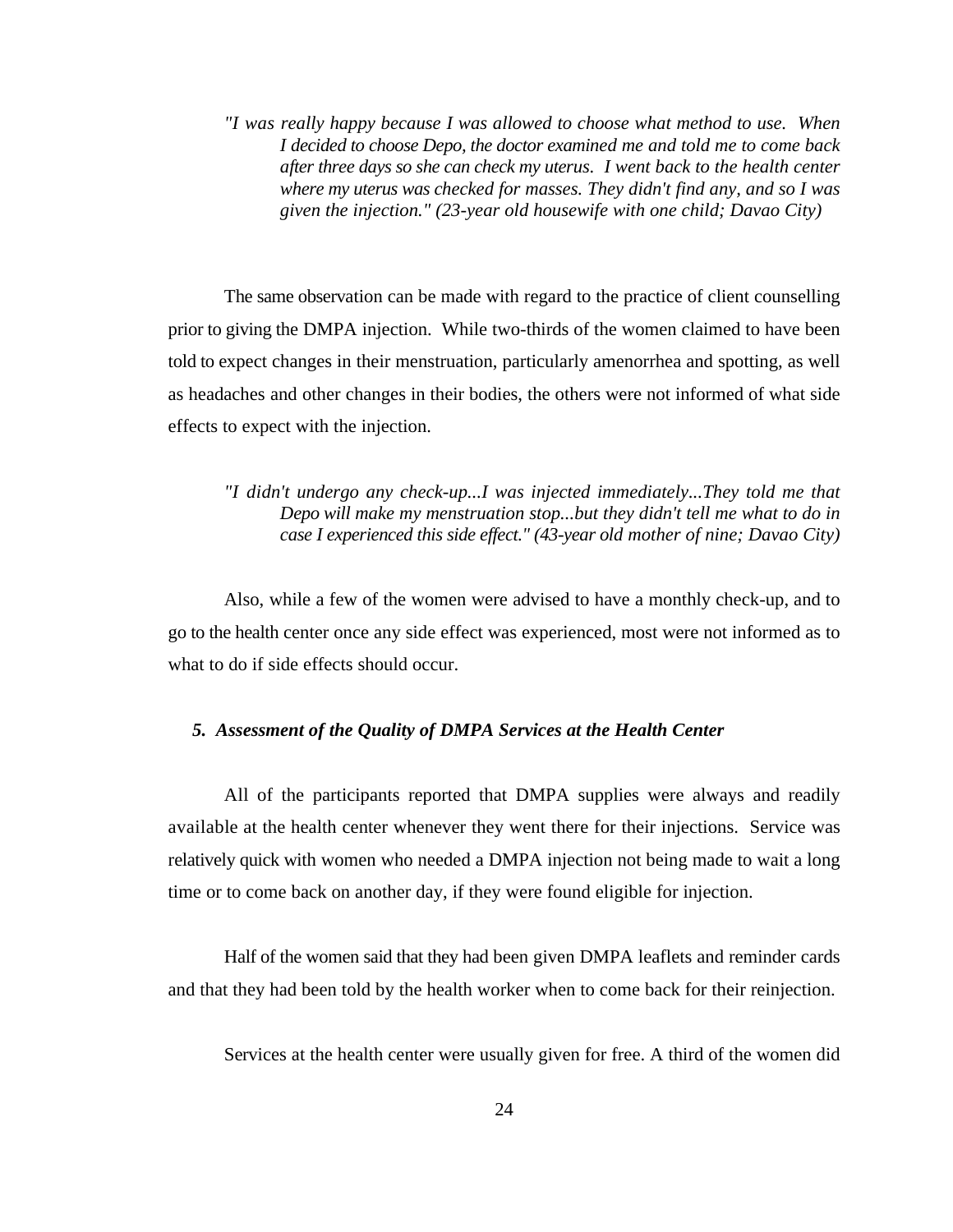report, though, that they had been asked to give a minimal "donation" to the center, ranging from two to twenty pesos per injection.

#### *6. Clients' Suggestions for Improving DMPA Services*

The women were unanimous in saying that more information campaigns should be conducted to make women more aware and knowledgeable about DMPA. Suggestions were made to conduct these activities at the barangay level so that more couples will come to know about DMPA as a FP method. About one in four participants even suggested that DMPA service providers carry out house-to-house visits or organize groups of men and women in the barangays so that more people would know about the advantages and disadvantages of DMPA as a contraceptive. They stressed the importance of DMPA providers explaining fully and clearly the side effects to be expected from the use of DMPA and, even more, what to do in cases where side effects occur. They also suggested that service providers make occasional home visits to follow up on the status of DMPA users.

*"I suggest that counselling should be done in the barangay and not only at the (health) center...mothers could be grouped together so that more people can hear about Depo. There they would be made to understand the possible side effects." (29-year old housewife; Davao City)* 

#### *7. Plans to Resume DMPA Use*

When asked if they have any plans of resuming DMPA use, six out of ten women answered in the affirmative, although they were quick to say that they would do so "only if the side effects would stop". In particular, these problems included bleeding, irregular menstruation, abdominal pains and weight gain. On the other hand, a few women preferred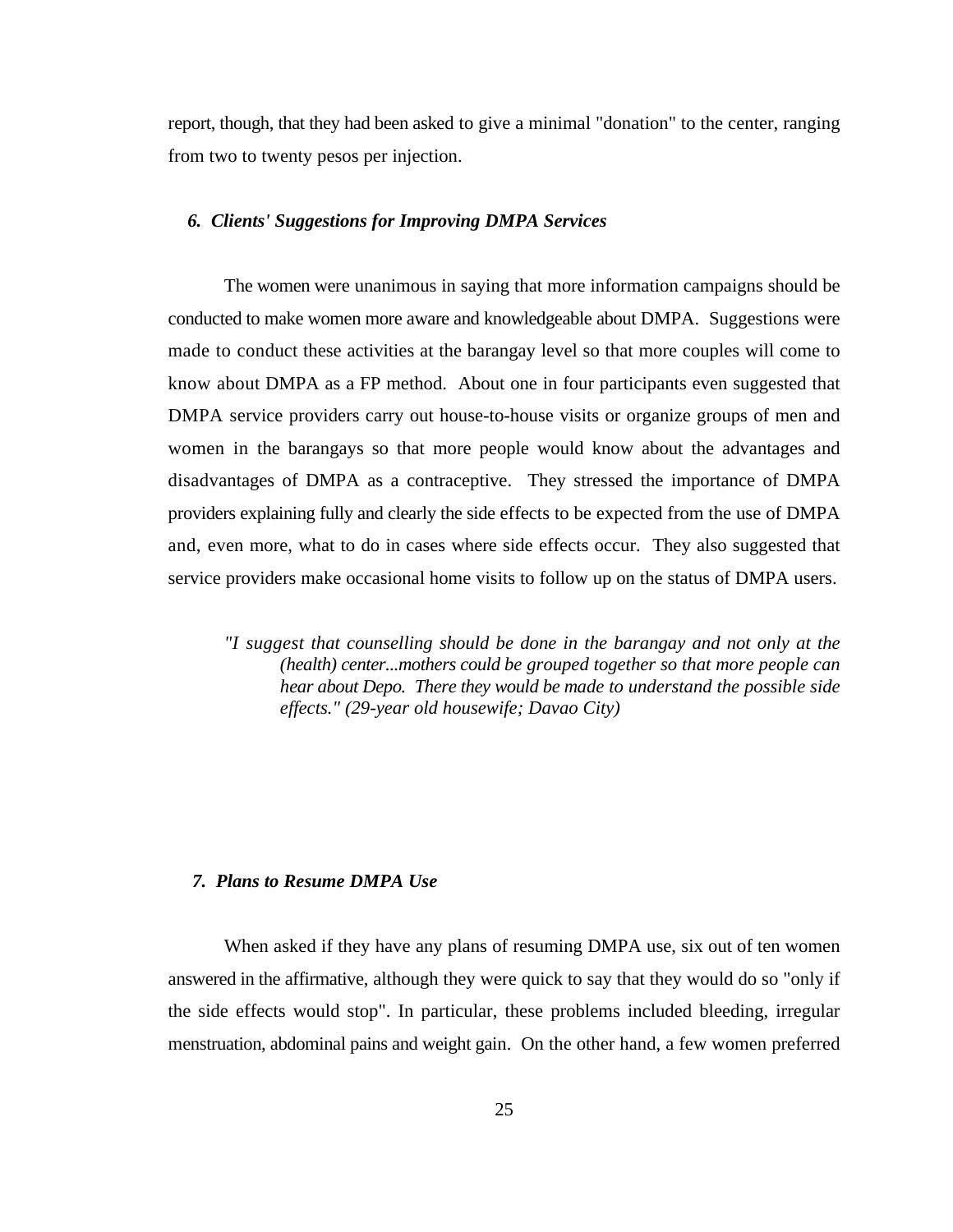to stay with their current method and were not interested to shift back to DMPA.

"If my menstruation goes back to normal and the stomach pains and the pain around the waist would stop...yes, I would use DMPA again." (43-year old housewife and mother of nine; Davao City)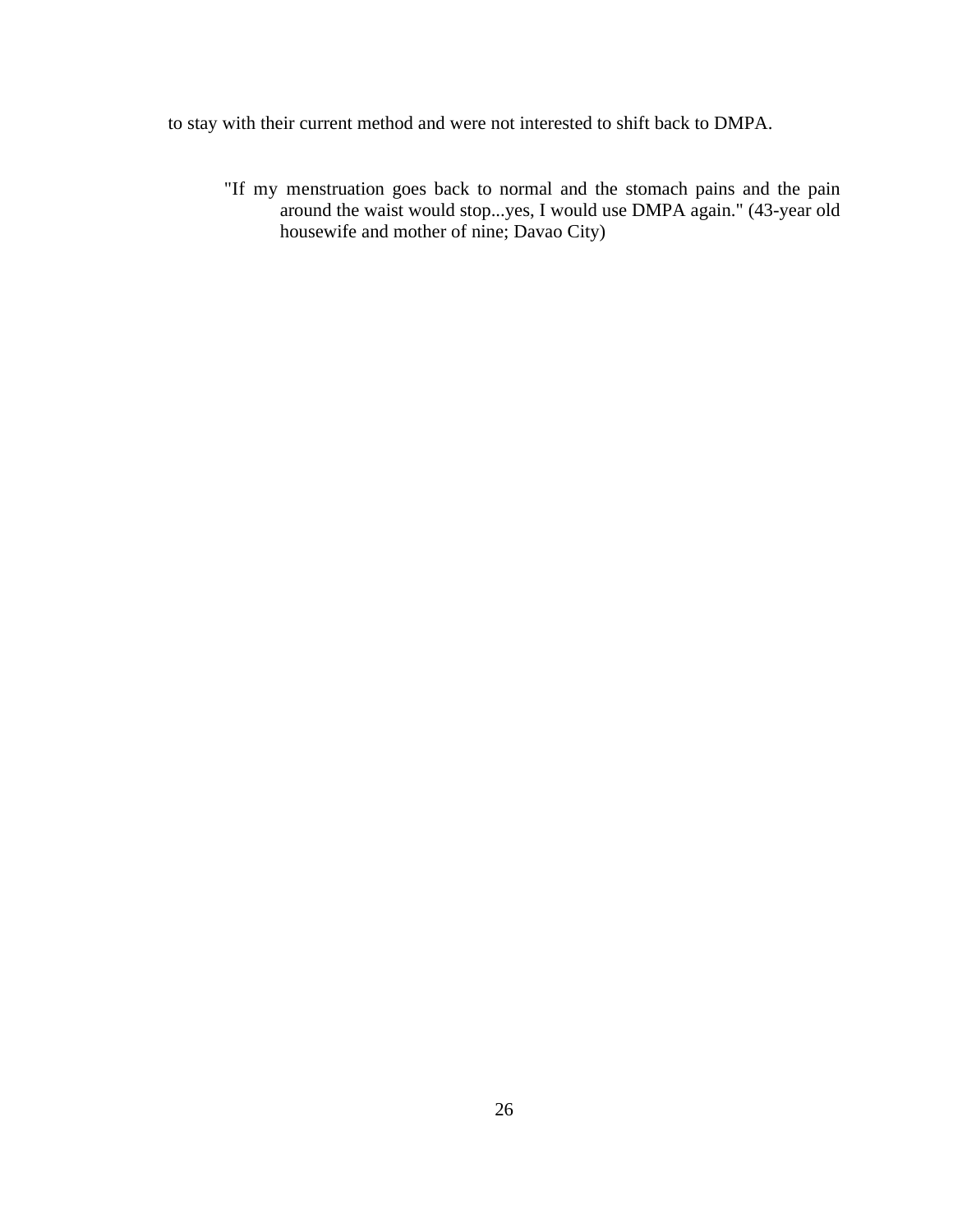## **PROGRAM IMPLICATIONS**

### **A. On IEC Activities**

#### *1. IEC activities for Husbands*

The results of the FGDs with the husbands revealed that, while husbands perceive DMPA to be an effective contraceptive, an acute lack of information about what side effects are to be expected, and more importantly, how these side effects could be managed and treated, has resulted to husbands being hesitant about discussing DMPA among their peers, much less endorsing its use. In this regard, the need to involve husbands in the IEC activities for DMPA cannot be overemphasized. The program can look into tapping existing men's organizations and using these as entry points to disseminate information on DMPA and other FP methods. There is certainly a need to widen men's access to information on DMPA and family planning in general, given the finding that their source of information has often been limited to their wives.

#### *2. IEC Activities for Non-users of DMPA*

The finding that non-use of DMPA was due to a large extent to the lack of awareness on the part of non-users that DMPA is available at the health centers calls for a wider and more intensive campaign to inform women about DMPA. Since many of the non-users said that they were willing to try DMPA after "knowing more about it", information campaigns on DMPA should be undertaken to target these potential injectable users. IEC activities should especially focus on providing correct information especially about commonly held misconceptions about DMPA as fears arising from rumors or inadequate information have been the major deterrents to DMPA use among this group of women. There should be a conscious effort on the part of DMPA service providers to ensure that rumors are corrected during counselling.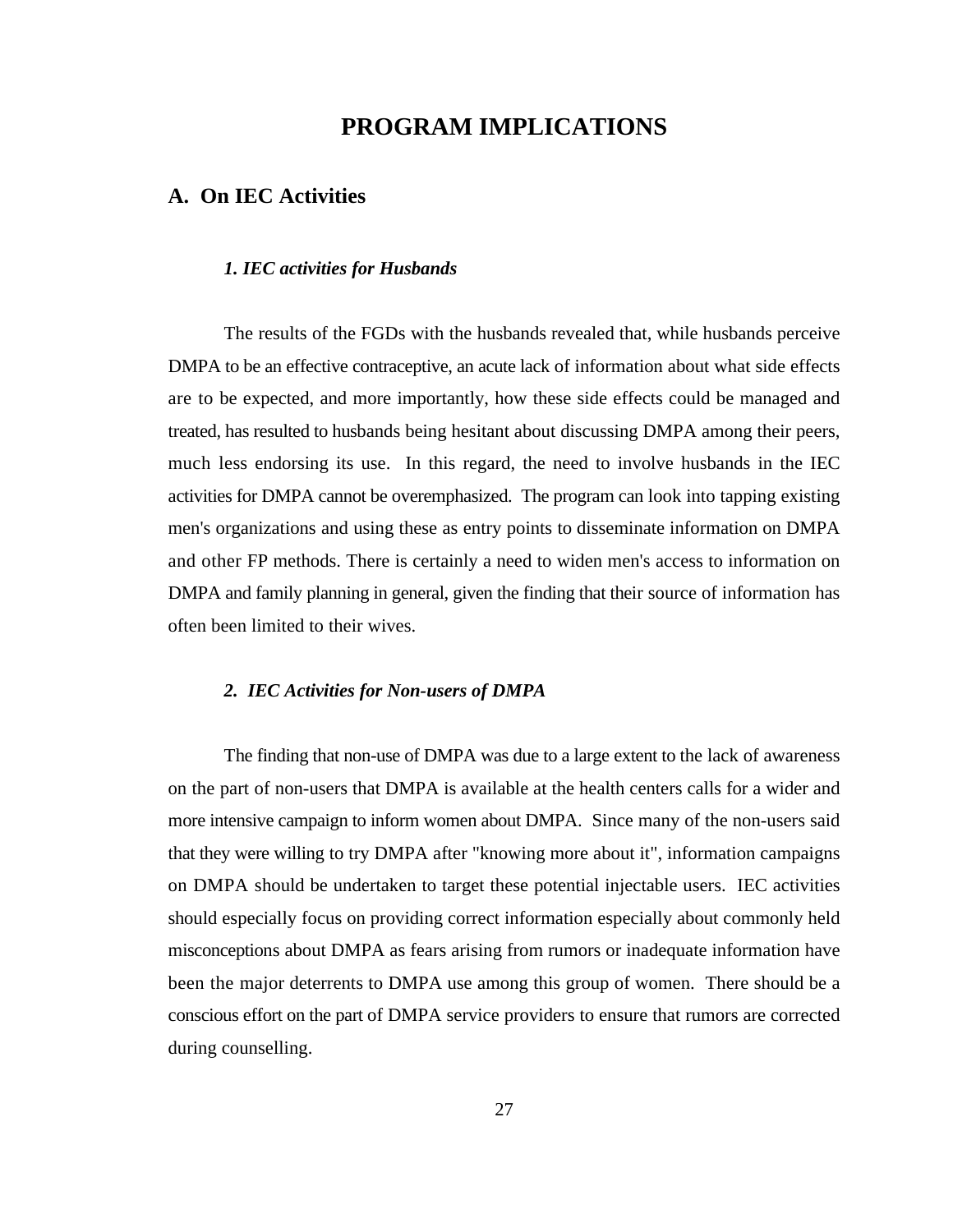It is interesting to note that four out of ten non-users of DMPA said that they would be willing to try DMPA after seeing or hearing more positive feedback about the method. In this regard, the program managers could design IEC activities that would make use of the testimonials of satisfied DMPA users in the community to effectively capture their intended target.

## **B. On Service Delivery**

#### *1. Counselling*

Given the finding that rumors and misconceptions about DMPA, particularly its side effects, are common among husbands of DMPA acceptors, non-users of DMPA and even among the drop-outs, efforts to encourage women to go to the health centers to verify such information should therefore be emphasized among service providers. One alternative is to tap the volunteer health workers to conduct house visits specifically for this purpose.

Results of the FGDs with DMPA drop-outs seem to lend evidence to previous findings in Bangladesh that the husband's support is an important determinant of DMPA continuation among women (Riley et al, 1994). It was evident among this group of women that their husbands had minimal involvement in their decision to use DMPA. In some cases, the husbands were not even informed until after the women had their first injection. This finding points to the need for service providers to encourage women to discuss DMPA with their husbands and to involve them in the decision-making process. Towards this end, husbands could be invited to join the women during the counselling sessions prior to the administration of DMPA injections.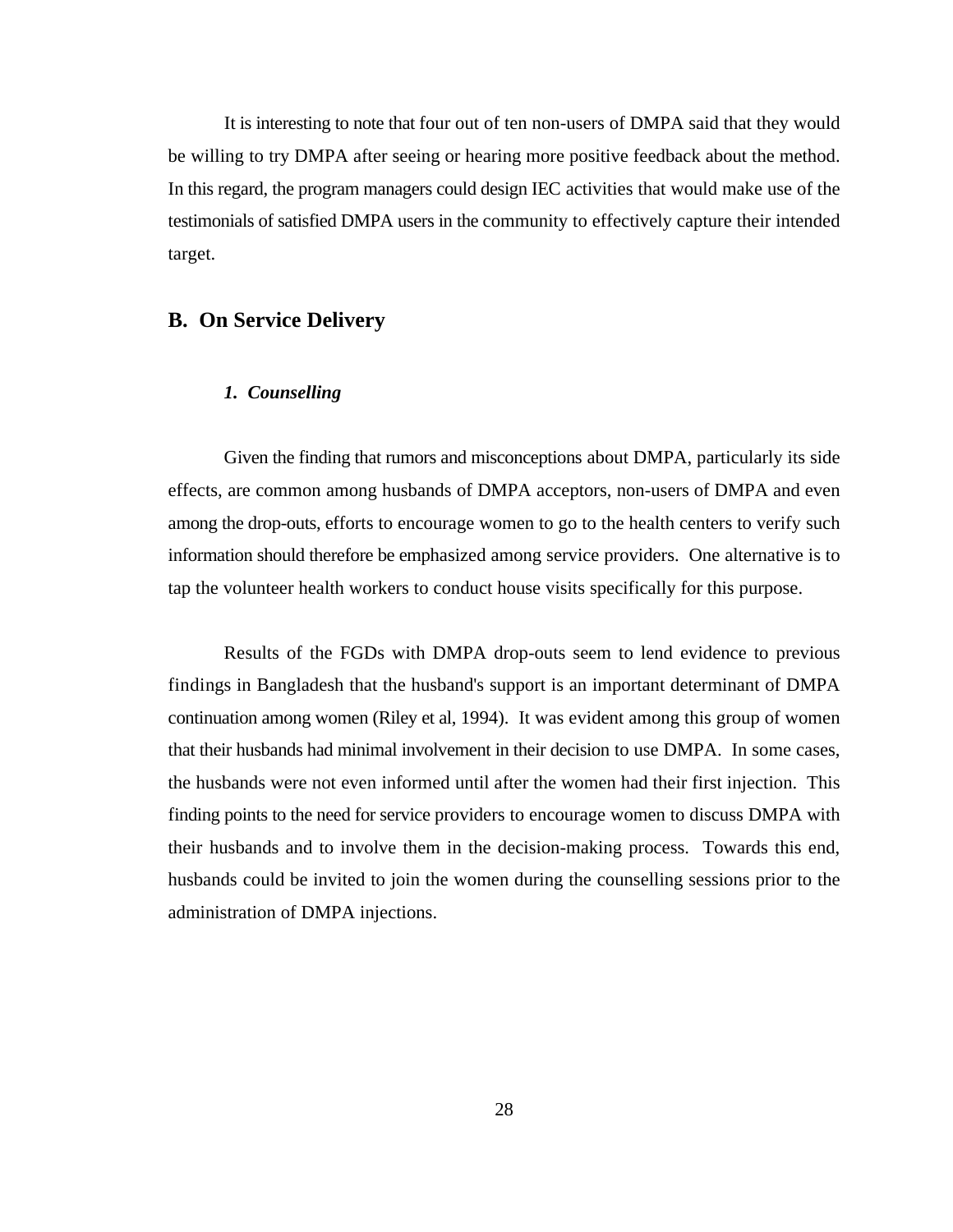#### *2. Side Effects Management*

Side effects, especially those relating to menstruation, account for most of the cases of DMPA drop-outs and discontinuation as gleaned from the FGD results. This is in consonance with findings in Thailand (Narkavonnakit, et al., 1982) and Bangladesh (Riley, et al., 1994). It is important to note that based on the experience of the drop-outs who participated in the FGDs, complaints of side effects start as early as the first injection, and that most women were willing to endure the side effects for no more than six months (or until the second dose of injection). In most cases, they also do "nothing" about such side effects except to decide not to have any more reinjections thereafter. In this regard, postinjection instructions could be improved to specifically stress to the client the need to go back to the health center as soon as they experience any side effects from DMPA. Clients could also be given leaflets containing instructions on how to deal with expected side effects. This is especially important given the finding that most of the DMPA drop-outs had little or no knowledge of how side effects could be managed or treated.

#### *3. Client Screening and Assessment*

It is also important to note that proper screening and client assessment procedures were not consistently observed by the service providers as far as the DMPA drop-outs were concerned. Training for service providers should therefore emphasize the need to observe this protocol consistently to ensure that quality care is given to women.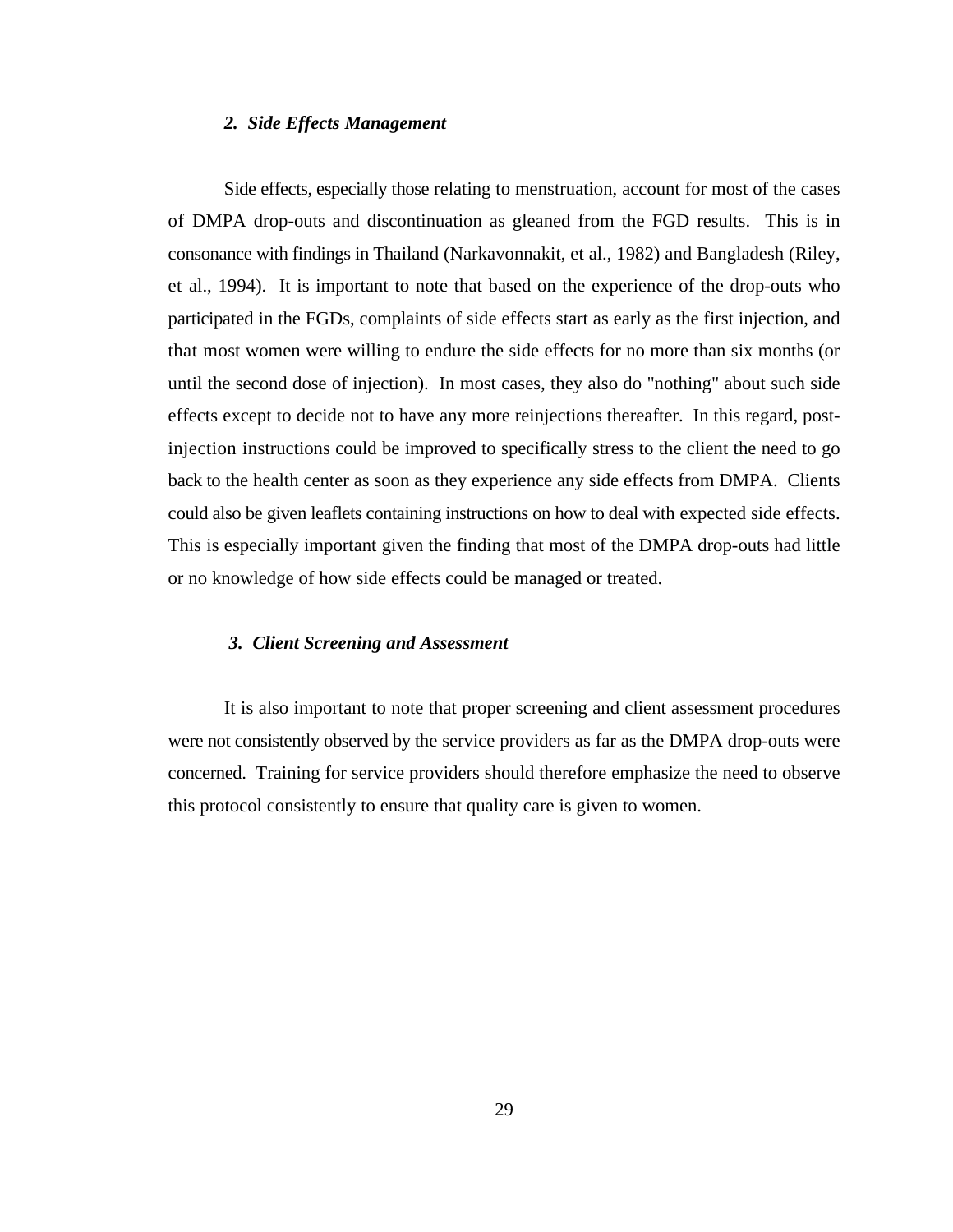## **REFERENCES**

- Narkavonnakit, Tongplaew et al. (1982). "Continuation of Injectable Contraceptives in Thailand". *Studies in Family Planning* vol. 13, no. 4 (April 1982).
- Population Council (1994). DMPA Monitoring and Follow-up Studies, Operations Research Proposal. Population Council, Manila.
- Riley, Ann P. et al. (1994). "Program- and Method-Related Determinants of First DMPA Use Duration in Rural Bangladesh". *Studies in Family Planning* vol. 25, no. 5 (September/October 1994).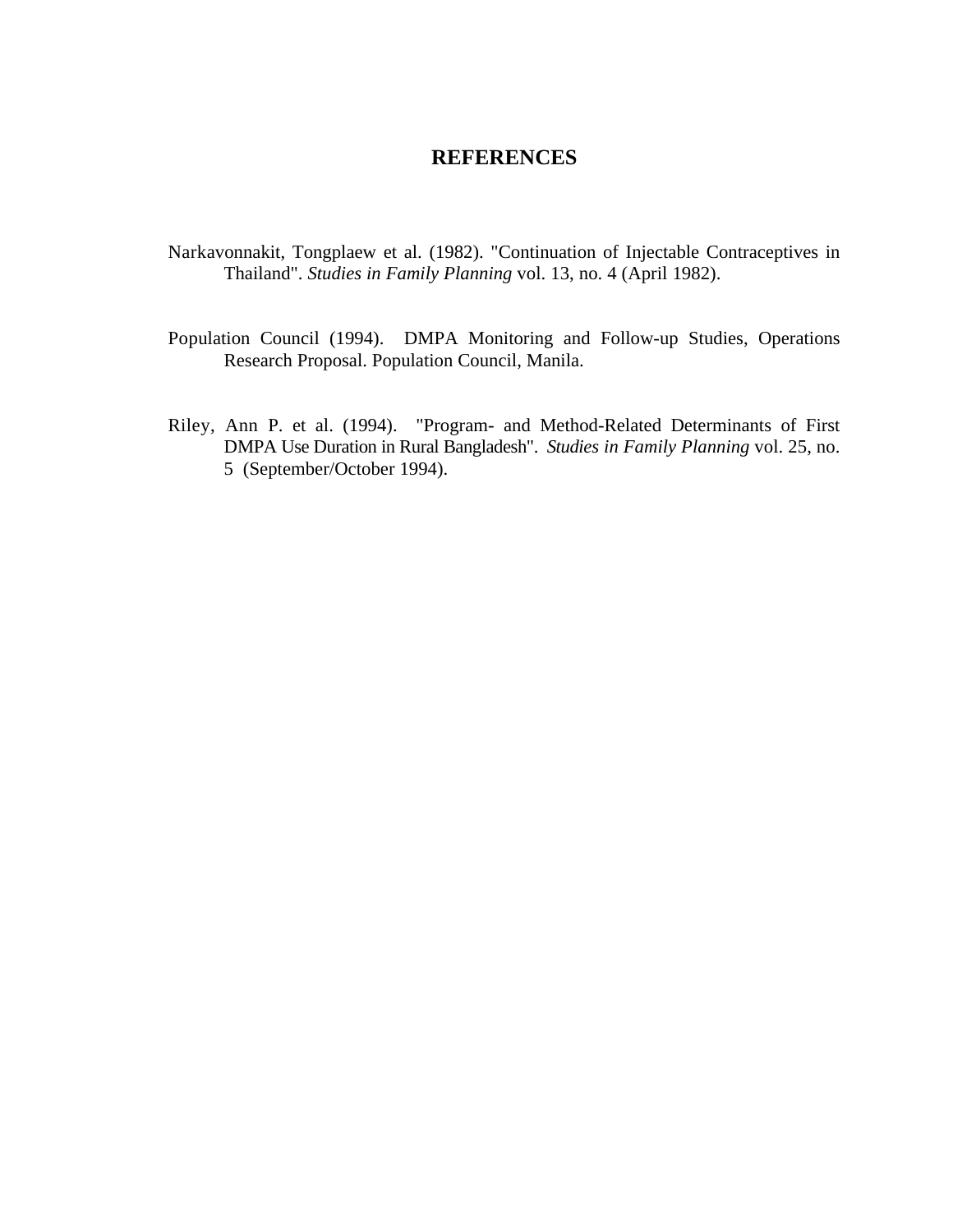## **APPENDIX A**

FGD Guidelines

#### **1. Husbands of Current DMPA Users and Drop-outs**

a. Husband's knowledge of wife's use of DMPA

- When and how did the husband learn of his wife's use (and discontinuation) of DMPA?

- What was his initial reaction upon knowing of his wife's use (and discontinuation) of DMPA?
- b. Husband's role in the decision-making process regarding wife's use (and discontinuation) of DMPA
	- Did husband/wife ever talk about using (discontinuing) DMPA?
	- What were the circumstances that brought about the discussion?
	- What were the husband's/wife's opinions about it?
	- Were there conflicts?
	- How were these conflicts resolved?
	- How did they arrive at a decision?
	- Whose decision was it for the wife to use (discontinue) DMPA?
	- What were some other realistic options considered (aside from DMPA) and why were these dropped in favor of DMPA?
- c. Husband's knowledge/attitudes about DMPA
	- What does the husband know about DMPA?
		- mechanism/how it works
		- safety/health risks/contraindications
		- effectivity of the method
		- management of health risks
		- source/availability of method
		- costs
	- What/who were his sources of information?
	- What rumors has he heard about DMPA use?
	- Did he ever try to find out if these were true?
	- How did he validate his information?
	- Did he ever discuss these with his wife? Why/why not?
	- Did these information/misconceptions ever affect his decision to support/withdraw support to his wife's use of DMPA?
	- What are the main advantages of this method? Its weaknesses?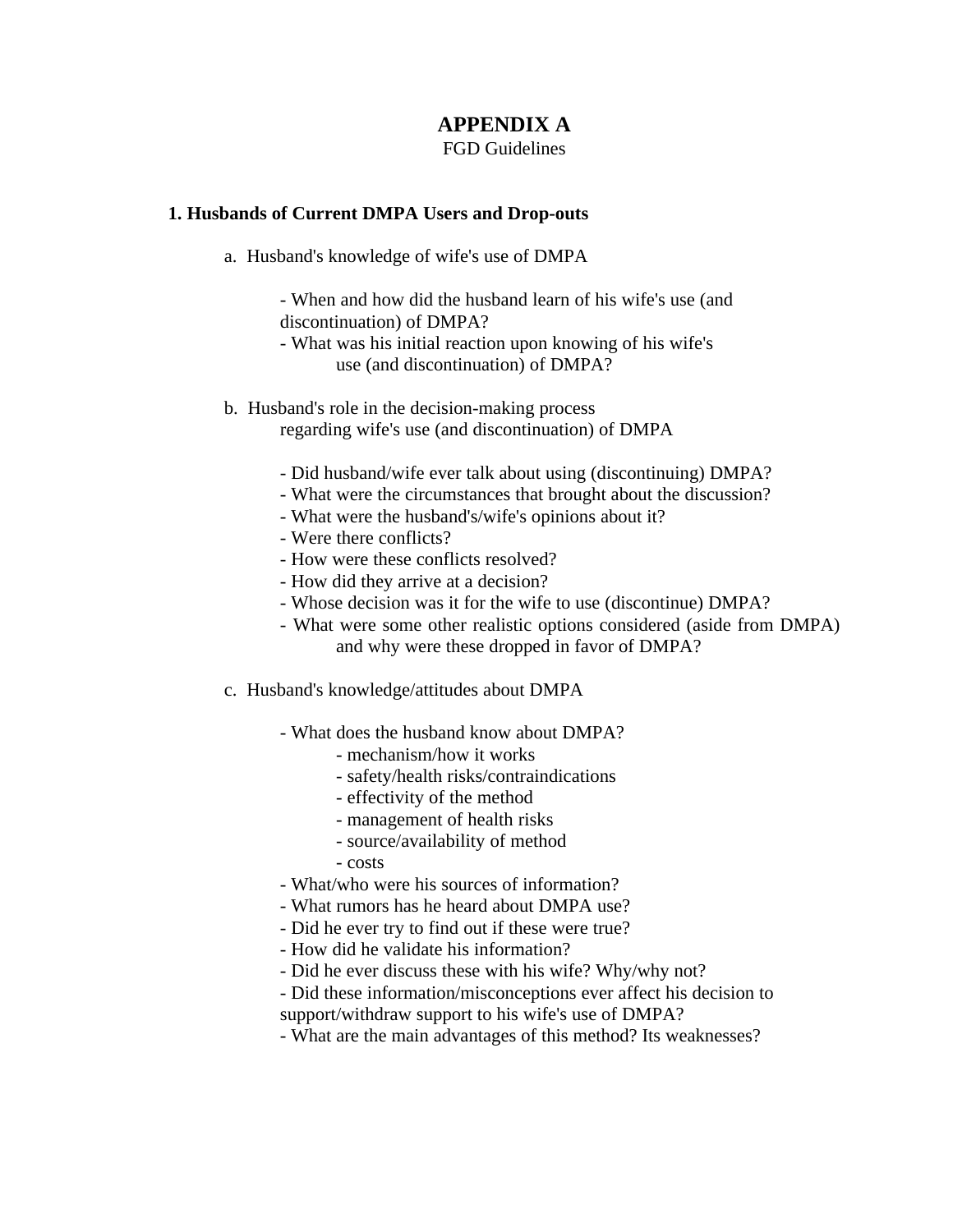- d. Discussions with Male Peers
	- Does he discuss use of FP with other male friends?
	- Did he feel that his friends approve/were neutral/disapprove of FP use? Why?
	- Did he discuss his decision on wife's DMPA use (discontinued use) with his friends?
	- What were his friends' reactions?
- e. Husband's attitudes towards wife's DMPA use
	- Was the husband always supportive/approving of the wife's

use (discontinued use) of DMPA? Why/why not?

- What were his reservations, if any?
	- safety/health concerns
	- effectivity
	- management of health risks
	- availability/accesibility/cost
- How did he manage/resolve such reservations?
- Has he noticed any changes in his wife (physically, emotionally,
- psychologically) after using DMPA? What are these changes?
- Were such changes positive/negative, and how did he feel/react to such changes?
- Did he ever discuss these with his wife?
- How did he cope with such changes?
- Would he continue supporting his wife's use (discontinued use) of DMPA, or would he prefer that she use another method? If so, which method, and why?
- Would he recommend that other women relatives or friends use DMPA? Why/why not?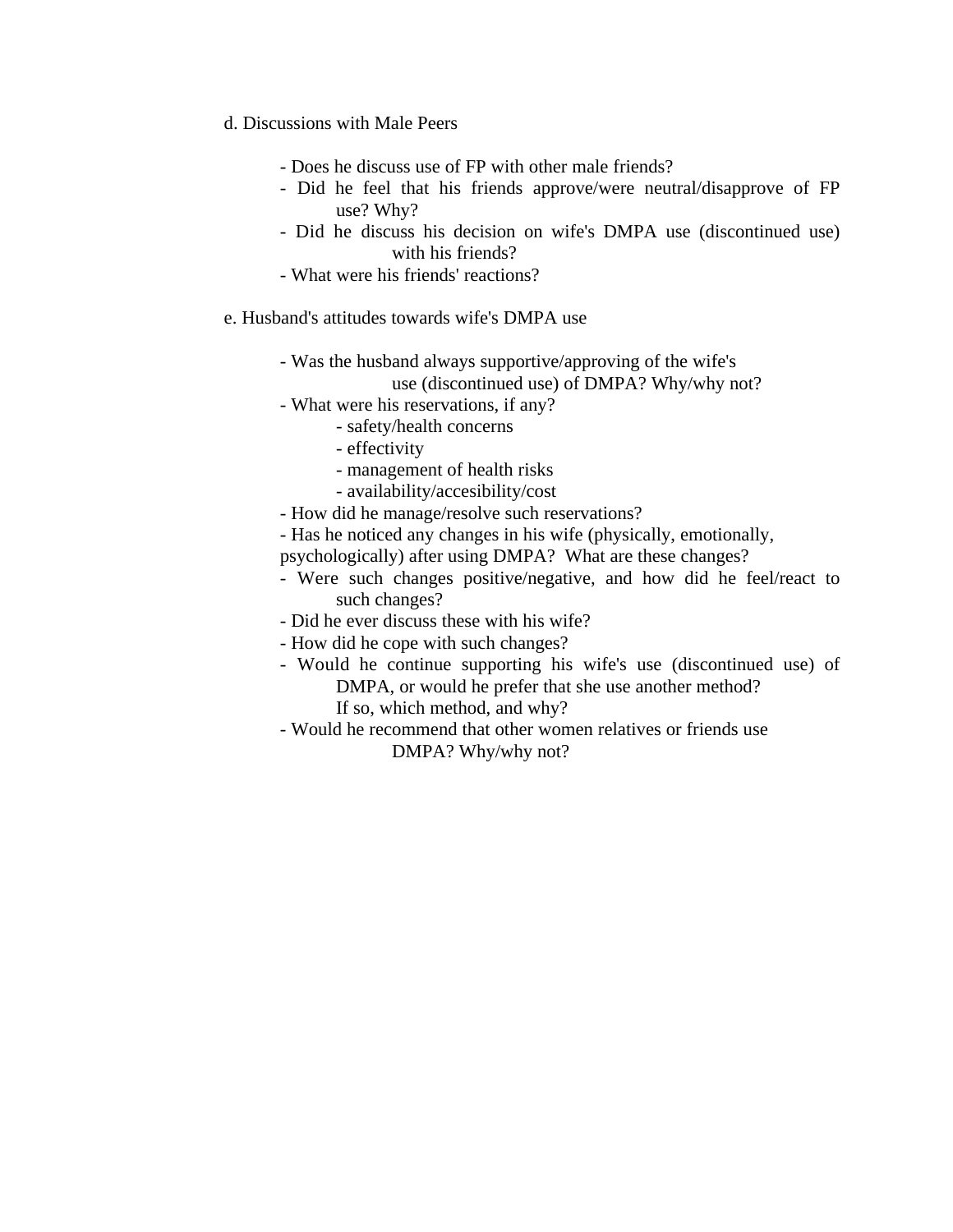### **2. Current users of other FP methods**

- a. Reasons for contracepting/using FP methods
- b. Reasons for choosing current method over DMPA
	- Why did they choose their current method over DMPA?
		- effectivity
		- convenience/ease of use
		- cost
		- husband's approval
		- health reasons
		- others
	- What were their reservations about DMPA?
		- safety/health concerns
		- effectivity
		- management of health risks
		- availability/accesibility/cost
		- husband's disapproval
		- conflicts with church/religious beliefs
		- Under what circumstance would they be willing to try DMPA?
- c. Knowledge/attitudes about DMPA
	- What do they know about DMPA? How much or how little do they know about the method?
		- mechanism/how it works
		- safety/health risks/contraindications
		- effectivity of the method
		- management of health risks
		- source/availability of method
		- costs
		- advantages and weaknesses of DMPA
	- What/who were their sources of information?
	- What rumors have they heard about DMPA use?
	- Did they ever try to find out if these were true?
	- How did they validate such information?
	- To what extent did such information (or lack of it) affect their decision not to use DMPA?